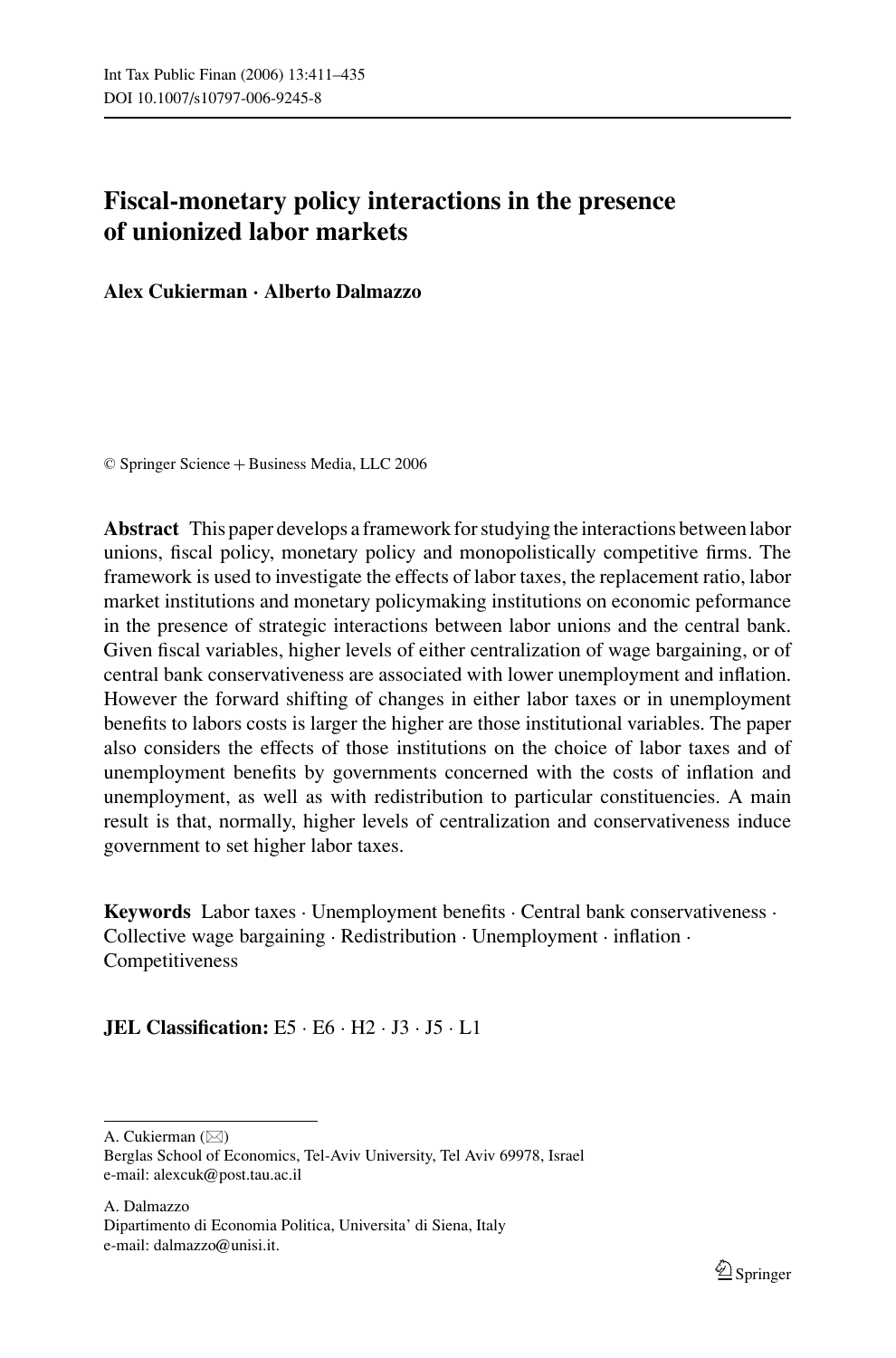#### **1. Introduction**

This paper develops a framework for studying the impact of fiscal policy (characterized in terms of labor taxes and unemployment benefits) on unemployment, real wages, competitiveness and inflation in the presence of strategic interactions between wage-setting unions and monetary policy. The development of such a framework is particularly important for understanding European economies in which the bulk of wages is determined by collective bargaining agreements.

The paper provides a unified framework that integrates three distinct strands of recent literature. One on the effects of labor taxes on unemployment and competitiveness in the presence of unionized labor markets; another on interactions between fiscal and monetary policy and a third on interactions between non competitive labor markets and monetary policymaking institutions.

The three ways interaction between fiscal policy, the labor market and monetary policy is generally a major determinant of macroeconomic performance. The paper sheds new light on the strategic interactions between fiscal and monetary policy making institutions in the presence of unionized labor. In particular, we address questions such as how do institutional variables, like the degree of centralization of wage bargaining and the level of central bank conservativeness, alter the impact of labor taxation and benefits on unemployment, real wages and related macroeconomic variables.

The main part of the paper focusses on the impact of given fiscal policy variables on the strategic interaction between wage setting unions and monetary policy. The worldwide increase in the level of central bank independence and conservativeness during the last twenty years has raised the relevance of this class of questions. A latter section also considers the feedbacks from conservativeness and centralization of wage bargaining to the (now endogenous) choice of taxes by governments that partially cater to the wishes of special interests.

There is a large empirical literature on the relation between wage setting behavior and the stance of fiscal policy with particular emphasis on labor taxes and unemployment benefits. Alesina and Perotti (1997) show that the impact of labor taxation on unit labor costs and unemployment is highest at intermediate levels of centralization of wage bargaining. Daveri and Tabellini (2000) find that labor tax increases have a significant upward impact on subsequent unemployment rates.<sup>1</sup> Belot and van Ours (2001) argue that unemployment depends on interactions among institutional features such as taxes, replacement ratios, and unionization.<sup>2</sup> An exhaustive empirical examination of the impact of fiscal and labor market institutions on unemployment in the OECD countries appears in Nickell, Nunziata and Ochel (2005). This literature abstracts from the interactions between monetary policymaking institutions and the fiscal stance.

<sup>&</sup>lt;sup>1</sup> This correlation is stronger among the countries of Continental Europe with relatively more coordinated collective bargaining institutions than in the Anglo-Saxon countries, characterized by less centralization of wage bargaining.

<sup>&</sup>lt;sup>2</sup> See also Nickell and van Ours (2000), who argue that the decline in UK and Dutch unemployment rates since the early 1980s has been jointly produced by less powerful (or more co-ordinated) unions and less generous benefit systems.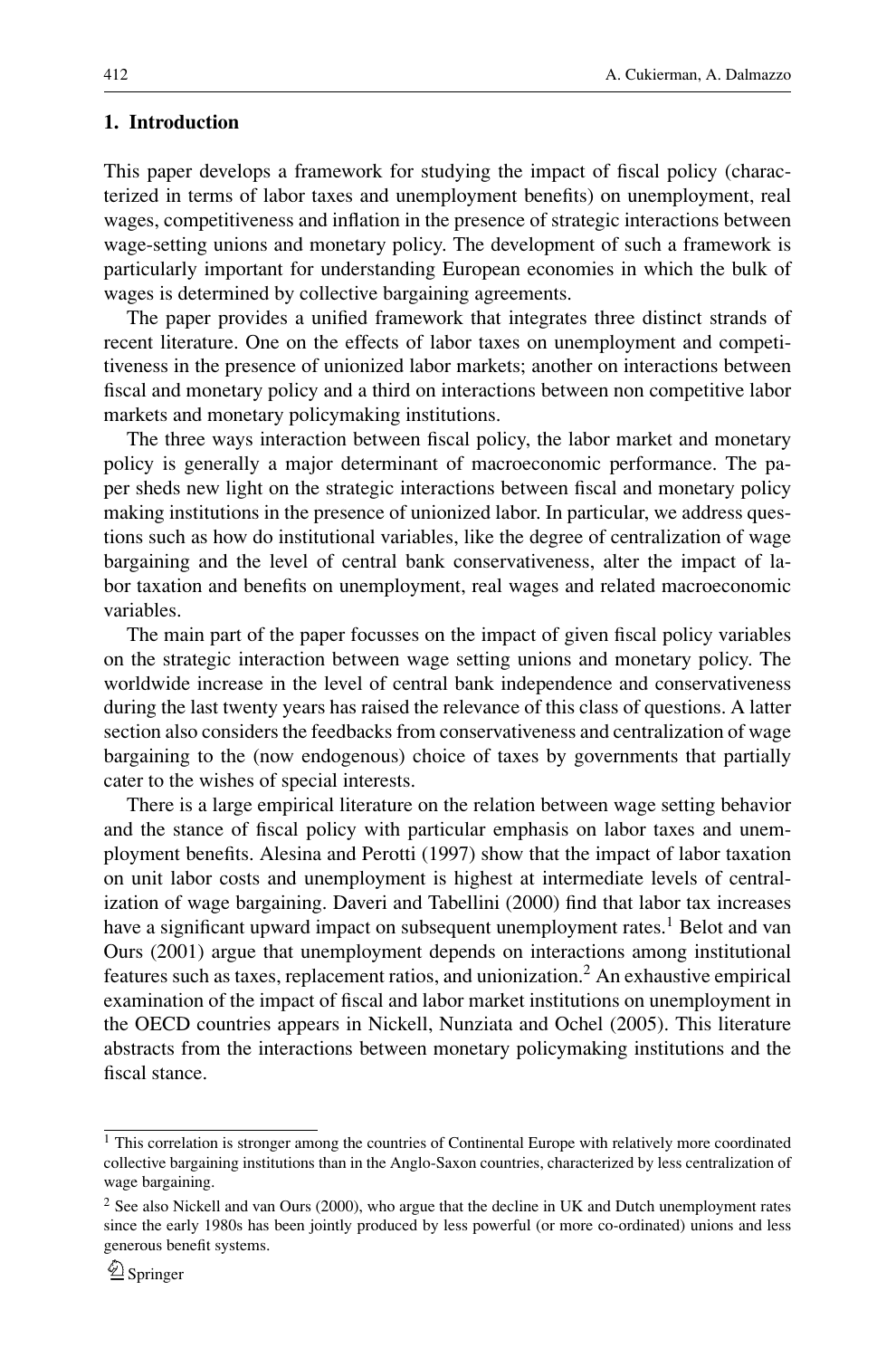A second, mostly theoretical strand of the literature focuses on the strategic interaction between fiscal and monetary policy. Dixit and Lambertini (2001, 2003) consider a non-cooperative game where the government and the Central Bank possess different target levels for output and inflation, as well as differing views about the desirable trade-off between inflation and economic activity.<sup>3</sup> Beetsma and Bovenberg (1998, 2001) consider a framework in which fiscal authorities use taxation strategically in order to obtain larger seignorage revenues. In particular, the government sets distortionary taxes on firms before the central bank (CB) chooses inflation, so as to induce the latter to produce additional inflation and seignorage.<sup>4</sup> This literature abstracts from strategic interactions between labor unions, on the one hand, and monetary and fiscal policies on the other by assuming that the labor market is competitive.

A third strand of literature focusses on the strategic interaction between labor unions and monetary authorities.<sup>5</sup> Most of this literature shares three basic presumptions. First, nominal wages are contractually fixed for a certain period of time to which we refer as the 'contract period'. Second, monetary policy and prices can be adjusted during the contract period. Union nominal wages are normally fixed for at least one year while prices and the money supply are usually adjusted at frequencies that are higher than one year.<sup>6</sup> Those presumptions lead to the formulation of simple game theoretic models in which unions move first and set nominal wages while the CB moves second and chooses, depending on the model, the rate of inflation or the money supply. Union management likes higher real wages for its members but dislikes unemployment among them. This literature abstracts from the strategic interactions between fiscal and monetary authorities.

This paper presents a relatively compact framework that integrates some of the basic interactions stressed in the three strands of literature above. The integrated framework sheds new light on the impact of labor taxes and unemployment benefits on monetary policy choices and on the performance of the economy in the presence of varying degrees of centralization of wage bargaining. This is done by investigating the effects of given labor taxes and unemployment benefits on the choice of prices by firms, the choice of interest rate by the CB and the choice of nominal wages by labor unions. The framework is also used to examine the impact of centralization of wage bargaining and CB conservativeness on taxes and redistribution by (partially) politically motivated governments.

<sup>&</sup>lt;sup>3</sup> They analyse the welfare implications of this interaction under commitment and discretion and under alternative assumptions regarding the timing of moves.

<sup>&</sup>lt;sup>4</sup> The higher taxes create more unemployment, inducing the CB to raise inflation in order to offset the increase in unemployment. Sibert (1999) and Sibert and Sutherland (2000) analyse the effects of the monetary policy regime on the governmet's incentives to undertake politically costly reforms.

<sup>&</sup>lt;sup>5</sup> A non exaustive list includes Skott (1997), Jensen (1997), Gruner and Hefeker (1999), Cukierman and Lippi (1999, 2001), Guzzo and Velasco (1999), Soskice and Iversen (2000), Lawler (2000), Coricelli, Cukierman and Dalmazzo (2004, 2006). Cukierman (2004) provides a survey of the recent literature.

<sup>&</sup>lt;sup>6</sup> A recent detailed study of individual price adjustments in Belgium shows that the majority of prices is adjusted at least once a year (Aucremanne and Dhyne (2004)). Since most nominal wage contracts have durations of one year or more the assumption that prices are more flexible than nominal wages appears as a reasonable approximation of reality.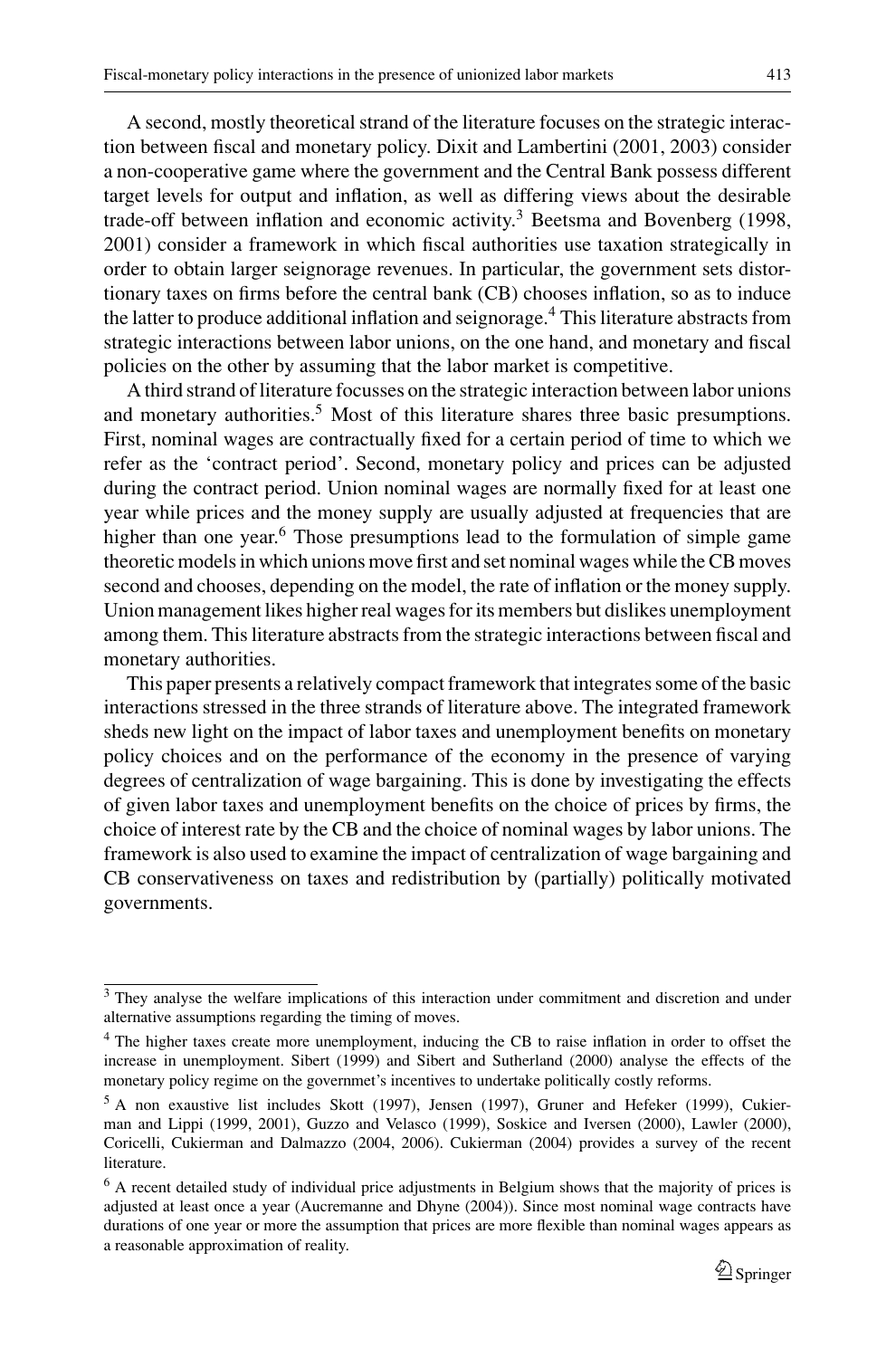For a given level of labor taxes and unemployment benefits the model we use is a variant of the one in Coricelli, Cukierman and Dalmazzo (2006) (CCD in the sequel) and possesses a similar timing structure. The interaction between nominal wage setting unions, monopolistically competitive price setting firms and the CB is modeled as a three stages game. In the first stage unions choose nominal wages; in the second stage the CB chooses the nominal rate of interest and in the last stage each of a large number of firms picks its profit maximizing price.<sup>7</sup> The model differs from CCD in three respects. First, and most obviously, it explicitly considers fiscal policy variables. Second, following Alesina and Perotti (1997), it postulates that the typical union's objective is to maximize the expected income of a typical worker over states of employment and unemployment. Finally it takes the nominal interest rate, rather than the money supply, as the instrument of monetary policy.

The paper contains two sets of results. The first concerns the impact of institutional variables in the labor market and in monetary policymaking on economic performance for given values of the fiscal policy variables. The second concerns the impact of centralization of wage bargaining and of CB conservativeness on the choice of taxes and transfer payments, when this choice is made by political authorities motivated by a mix of special interests and of a desire to minimize conventionally specified social losses. Following is a sample of results. Within the first set of questions the paper shows that higher CB conservativeness and higher centralization of wage bargaining, lead to a lower gross cost of labor, higher competitiveness, and lower unemployment and inflation. Nonetheless, a larger fraction of a given labor tax increase is shifted to gross wages when centralization and CB conservativeness are higher.

The main result within the second set is that, for rates of unemployment below fifty percent, higher levels of CB conservativeness and of centralization of wage bargaining induce politicians who partially cater to special interests, to choose higher levels of taxation and of redistribution. The broader lesson from this analysis is that, even tough the fiscal player is modeled as a first mover, its policy choice generally depends on the structure of bargaining in labor markets and on the institutional setup of monetary policymaking institutions. Those effects operate through the expected responses of those strategic players to the choice of tax rates and of redistribution by fiscal authorities. In particular, it implies that the level of effective central bank conservativeness (or independence) affects the choice of fiscal policy.

Section 2 presents the model and characterizes the equilibrium. Section 3 investigates the impact of labor market and of monetary policymaking institutions on economic performance given labor taxes and unemployment benefits. Taking the fiscal authorities as a first mover, section 4 considers the endogenous determination of taxes and redistribution. This is followed by concluding remarks.

 $7$  As mentioned earlier, this timing reflects the view that nominal wages are substantially more sticky than prices and that monetary policy can be adjusted more quickly than nominal wages. As in New Keynesian models, money or the nominal interest rate affect output because of some nominal stickiness. Contrary to those models, which implicitly assume that the degrees of stickiness in prices and wages are the same, our model highlights the higher degree of stickiness of wages by assuming they are contractually fixed for the duration of the game, and that prices are flexible.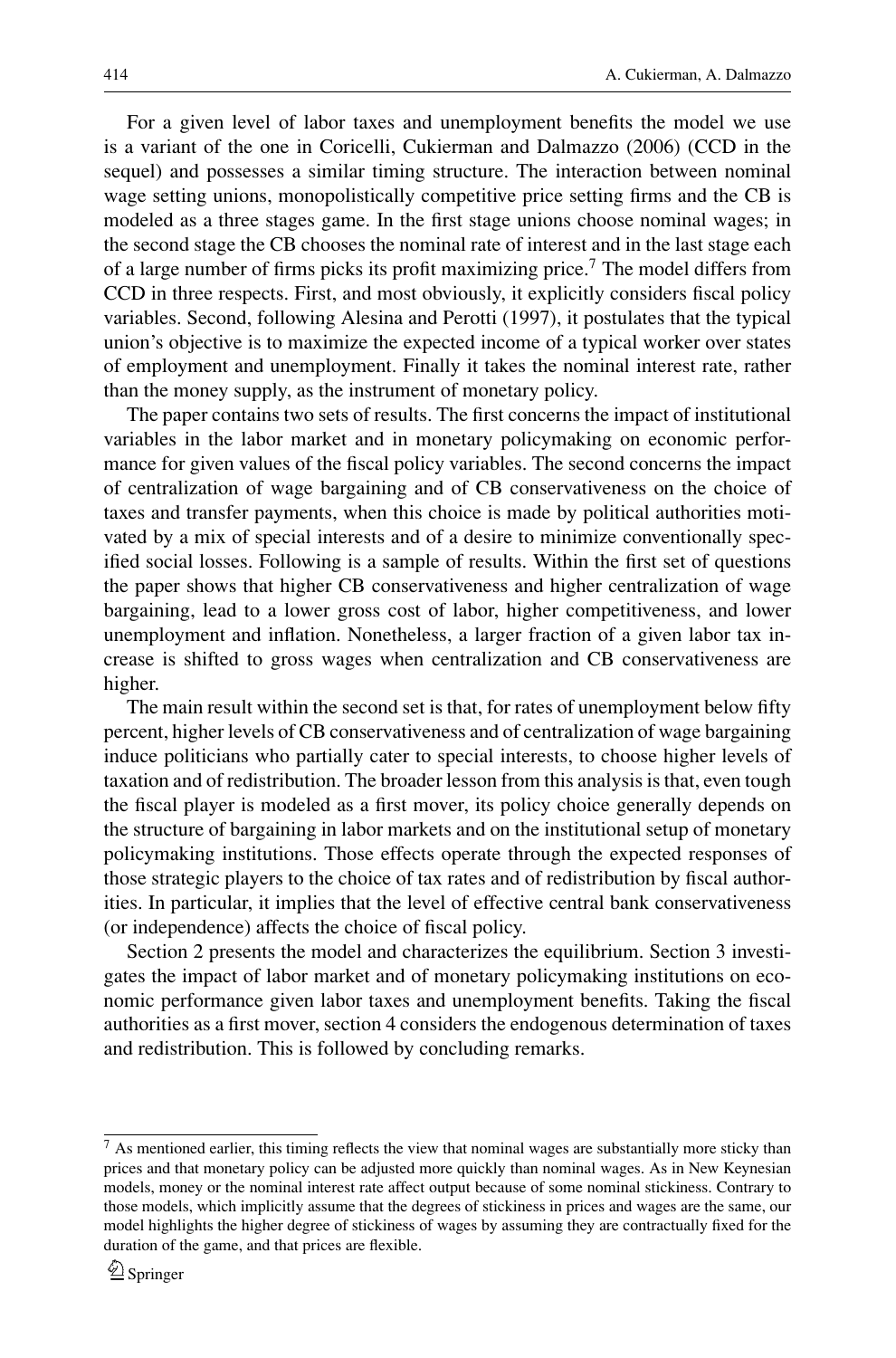# **2. The model**

There is a continuum of monopolistically competitive firms, whose mass is one, and *n* equally sized labor unions that organize the entire labor force. Each union covers the labor force of a fraction  $1/n$  of the firms. A quantity  $L_0$  of workers is attached to each firm. All firms whose labor force is represented by union *i* are located in the contiguous subinterval  $(\frac{i}{n}, \frac{i+1}{n})$  of the unit interval, where  $i = 0, 1, ..., n - 1$ . Each firm's production technology exhibits decreasing returns to scale to labor input, and is given by

$$
Y_{ij} = L_{ij}^{\alpha}, \quad \alpha < 1 \tag{1}
$$

where  $Y_{ij}$  and  $L_{ij}$  are output supply and labor input of firm *j*. The index *i* means that the labor force of the firm belongs to union  $i$ . Each firm faces the following demand for its product

$$
Y_{ij}^d = \left(\frac{P_{ij}}{P}\right)^{-\eta} \frac{M}{P}, \quad \eta > 1
$$
 (2)

where  $P_{ij}$  and  $P$  are respectively the price of the individual firm and the general price level, *M* is the aggregate nominal money supply, and  $\eta$  is the elasticity of demand facing the individual firm. $8$  The general price level is defined as the integral, over the unit interval, of the (logaritms of) the prices of individual firms:

$$
p = \sum_{i=0}^{n-1} \int_{\frac{i}{n}}^{\frac{i+1}{n}} p_{ij} \, dj = \int_0^1 p_{ij} \, dj. \tag{3}
$$

where  $p_{ij}$  is the logarithm of  $P_{ij}$  and  $P$  is the antilogarithm of  $p$ .

Monetary institutions are represented by a CB that dislikes both inflation and unemployment. The CB loss function is given by

$$
\Gamma = u^2 + I\pi^2 \tag{4}
$$

where *u* and  $\pi \equiv p - p_{-1}$  are respectively the aggregate rate of unemployment and price inflation. As in Rogoff (1985), the parameter *I* measures the relative importance that the CB assigns to the objective of low inflation versus low unemployment to which we refer as CB conservativeness. The monetary policy instrument is the nominal

<sup>8</sup> For simplicity we take this demand function as the primitive of the model. As shown in chapter 8 of Blanchard and Fischer (1989) such a demand can be derived from a Cobb-Douglas utility function that combines a Dixit-Stiglitz aggregator of consumption varieties with real money balances. In their formulation, real money balances are proportional to total resources available to consumers. Real money balances in the demand for goods may also proxy for the amplification of monetary policy through changes in the external finance premium stresssed by the "credit channel" view of monetary policy transmission. See for example Bernanke and Gertler (1995).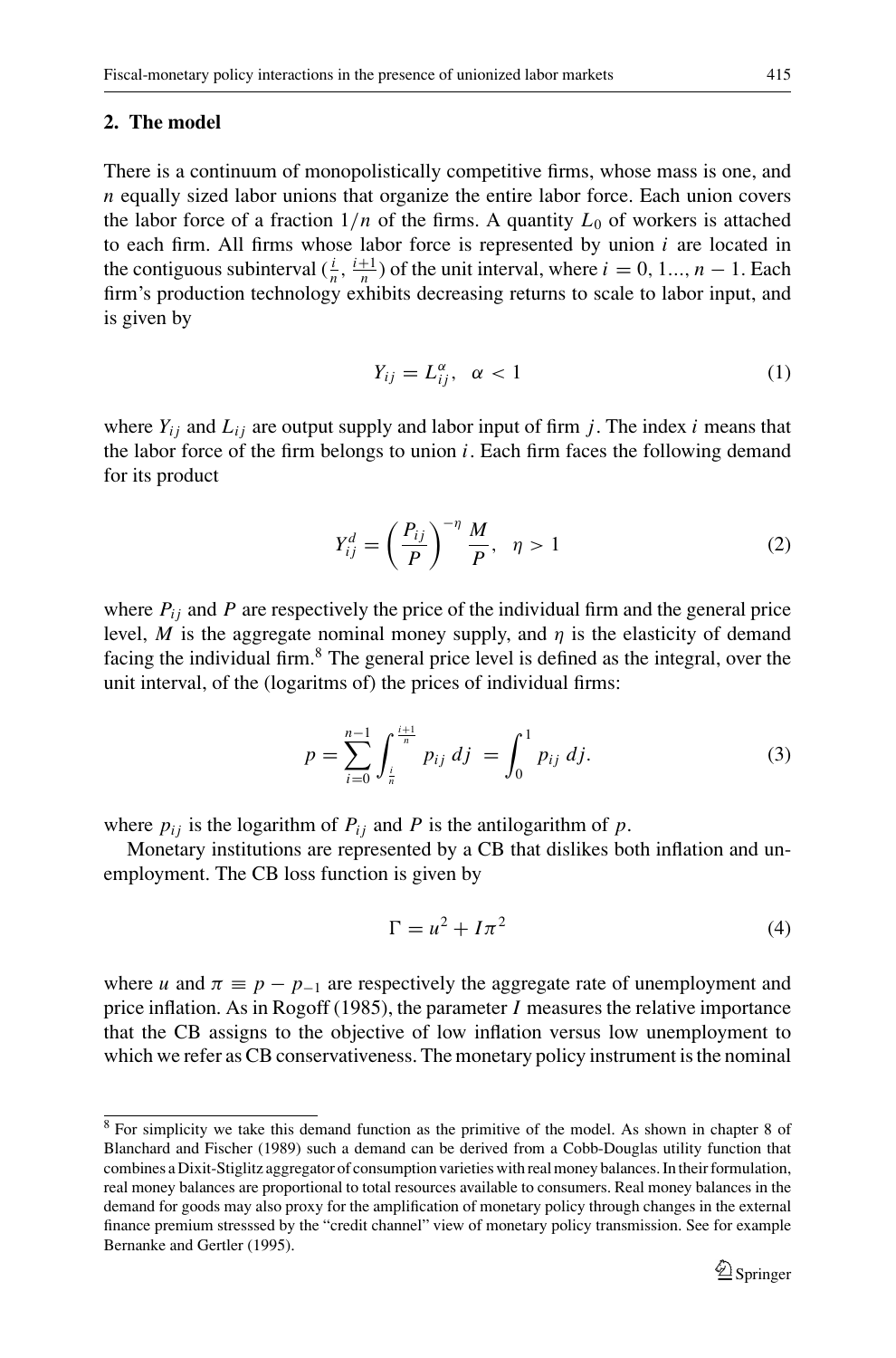interest rate, *i*. Demand for real money balances is given by the conventional form

$$
\left(\frac{M}{P}\right)^d = KY^{\delta}\exp(-\beta i)
$$
\n(5)

where *Y* is aggregate income and *K*,  $\delta$  and  $\beta$  are positive coefficients. We assume there are economies of scale in the demand for money so that  $\delta < 1$ .<sup>9</sup> Equilibrium in the money market implies that, given the price level and income, the choice of interest rate by the CB implies a determinate choice for the nominal money supply, *M*.

To characterize fiscal policy, we suppose that the government raises taxes and redistributes revenues, partly in the form of unemployment benefits. As in Alesina and Perotti (1997), there are two types of taxes. A social security tax paid by the employer (at rate  $\kappa$ ), and an income tax (at rate *v*). Denoting by  $W_g$  the gross wage paid to an employee, the firm bears a per-worker cost of labor given by  $(1 + \kappa)W_g$ , while each worker receives a net wage that is equal to  $W = (1 - v)W_g$ . Thus, the ratio between the net wage and the cost of labor is given by  $\frac{1-v}{1+\kappa} \equiv (1-t)$ . Consequently, the cost of labor can be written as  $\frac{W}{(1-t)}$ . *t* is the wedge created by the labor and social security taxes between the gross wage paid by the employer and the net wage received by the employee. Taking logaritms, we can write the log of the cost of labor to employers as  $\log W - \log(1 - t) \equiv w + \tau$ , where  $-\log(1 - t) \equiv \tau > 0$ . The government also pays an unemployment benefit whose real value is denoted by *B*. 10

Each union likes a higher real net wage, and dislikes unemployment among its members. The typical union *i* maximizes the following objective function:

$$
\Lambda_i = (1 - u_i) \cdot (w_i - p) + u_i \cdot b \tag{6}
$$

where  $w_i$  is (the logarithm of) the nominal net wage of union's *i* members,  $u_i$  is the rate of unemployment among them, and *b* is the logaritm of the unemployment benefit *B*. Although the union cares about the real wage, it directly sets only the nominal wage.

We postulate the following sequence of events. In the first stage (at time 1), the fiscal policy variables  $(t, b)$  are exogenously set. In the second stage (time 2), each union chooses its nominal wage so as to maximize its objective function (6). Each union takes the nominal wages set by the others as given, and anticipates the reactions of the CB and of firms to its wage choice. In the third stage (time 3), the monetary authority chooses the nominal rate of interest so as to minimize its loss function (4), taking as given the preset nominal wages and anticipating the reaction of firms to its monetary policy choice. In the last stage (time 4), each firm takes the general price level as given and sets its own price so as to maximize its real profit.<sup>11</sup>

<sup>&</sup>lt;sup>9</sup> This is consistent, *inter alias*, with the Baumol (1952) - Tobin (1956) models of money demand.

 $10$  Following Alesina and Perotti (1994, p.15), we assume, for simplicity, that the unemployment benefit is fully indexed to the price level *P*.

<sup>&</sup>lt;sup>11</sup> This timing sequence is also consistent with a framework in which the monetary authority moves **after** prices have been set by firms but in which it credibly commits to a certain price level **prior** to the setting of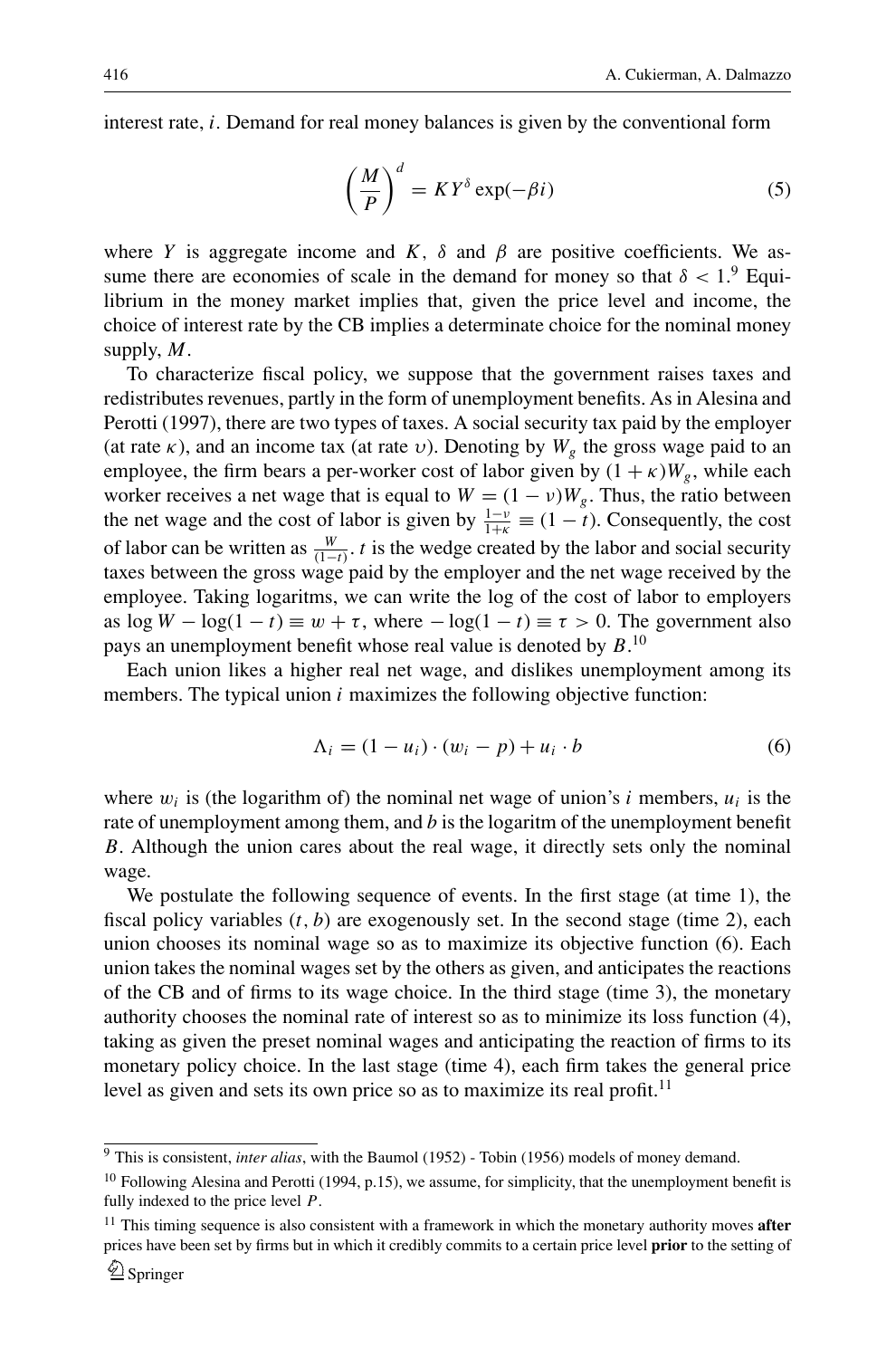General equilibrium is characterized by backward induction: we start by solving the firms' pricing problem, then the CB's problem, and finally we solve for the unions' wage decisions, given fiscal policy stance.

## 2.1. Price setting by monopolistically competitive firms

Real profits of an individual firm are given by

$$
\Pi_{ij} = \frac{P_{ij}}{P} Y_{ij}^d - \frac{W_i}{(1-t)P} L_{ij} = \left(\frac{P_{ij}}{P}\right)^{1-\eta} \frac{M}{P} - \frac{W_i}{(1-t)P} \left[\left(\frac{P_{ij}}{P}\right)^{-\eta} \frac{M}{P}\right]^{\frac{1}{\alpha}}
$$
(7)

where the second equality is obtained by using (2), the demand facing the individual firm, and the production function in Eq. (1). In the last stage of the game, the firm takes *P*, *M* and the nominal labor cost,  $\frac{W_i}{(1-t)}$ , as given and chooses its own price,  $P_{ij}$ , so as to maximize real profits. Maximizing with respect to  $P_{ij}$ , taking logarithms and rearranging yields:

$$
p_{ij} - p = \theta + \frac{1}{\alpha + \eta(1 - \alpha)} [\alpha(w_i + \tau - p) + (1 - \alpha)(m - p)] \tag{8}
$$

where  $\theta \equiv \left[\frac{\alpha}{\alpha + \eta(1-\alpha)}\right] \log\left[\frac{\eta}{\alpha(\eta-1)}\right]$  and lower case letters stand for the logarithms of the corresponding upper case letters. Similarly to CCD (2006), Eq. (8) states that the optimal relative price of a typical monopolistically competitive firm is higher the higher the real labor cost it bears,  $w_i + \tau - p$ , and the higher real money balances, *m* − *p*. The firm's derived demand for labor can be obtained by equating the product demand (equation (2)) with the firm's supply (equation (1)). Taking logarithms and rearranging yields:

$$
l_{ij}^d = \frac{1}{\alpha} \left[ -\eta (p_{ij} - p) + (m - p) \right]. \tag{9}
$$

Equation (9) states that the individual firm's derived demand for labor is an increasing function of real money balances and a decreasing function of its relative price. Using Eq. (8) in Eq. (9), we obtain an alternative form of the firm's demand for labor

$$
l_{ij}^d = \kappa + \frac{1}{\alpha + \eta(1 - \alpha)} \left[ -\eta(w_i + \tau - p) + (m - p) \right]
$$
 (10)

where  $\kappa \equiv -\frac{\eta \theta}{\alpha}$ . This form implies that when the union manages to raise the real net wage, the firm's demand for labor goes down unless real money balances increase. This feature of the labor demand plays an important role in what follows.

those prices. Consequently, the timing of moves postulated in the text can be viewed as an inflation target regime in which the target reacts to changes in wages but is precomitted in the face of price changes.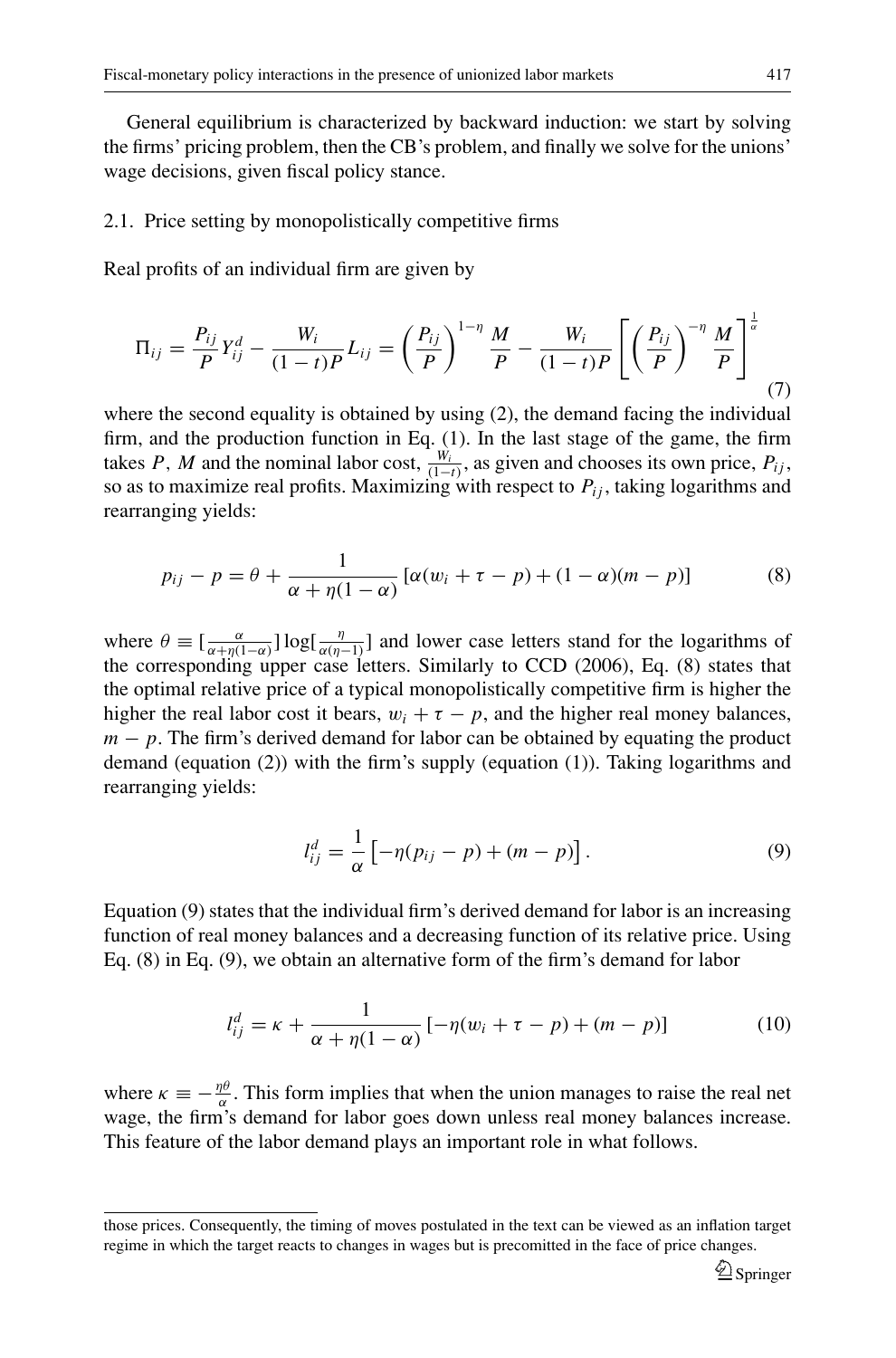## 2.2. Choice of interest rate by the central bank

The CB picks the nominal rate of interest so as to minimize its loss function (4), after observing nominal wages and anticipating the pricing and employment reaction of firms to its own choice (as given by Eqs. (8) through (10)). Averaging Eq. (8) over firms and rearranging, we obtain

$$
(m-p) = \rho - \frac{\alpha}{(1-\alpha)}(w+\tau-p) \tag{11}
$$

where  $\rho \equiv \frac{-\alpha}{(1-\alpha)} \log[\frac{\eta}{\alpha(\eta-1)}]$  and p and w are respectively the logarithms of the average price and the average nominal wage. Equation (11) states that, in the aggregate, there is an inverse *equilibrium* relation between the average real labor cost and real money balances. The equilibrium general price level can now be obtained by rearranging Eq. (11)

$$
p = -(1 - \alpha)\rho + \alpha[w + \tau] + (1 - \alpha)m. \tag{12}
$$

Correspondingly, the rate of inflation is given by

$$
\pi = p - p_{-1} = -(1 - \alpha)\rho + \alpha[w + \tau] + (1 - \alpha)m - p_{-1}.
$$
 (13)

To characterize unemployment, we average Eq. (9) over firms. As in CCD (2006), this yields the average employment per firm:

$$
l^d = \frac{1}{\alpha}(m - p). \tag{14}
$$

Let  $l_0 \equiv \log [L_0]$  be the logarithm of labor supply per firm. The average rate of unemployment per firm, as well as the average economy-wide rate of unemployment, are given by

$$
u = l_0 - \frac{1}{\alpha}(m - p). \tag{15}
$$

Taking logarithms of the production function in Eq. (1) gives  $y_{ij} = \alpha l_{ij}$ . Integrating this expression over all firms yields

$$
y = \alpha l
$$

where *y* is the average level of output per firm. Combining this expression with the definition of unemployment ( $u \equiv l_0 - l$ ) implies

$$
y = \alpha(l_0 - u). \tag{16}
$$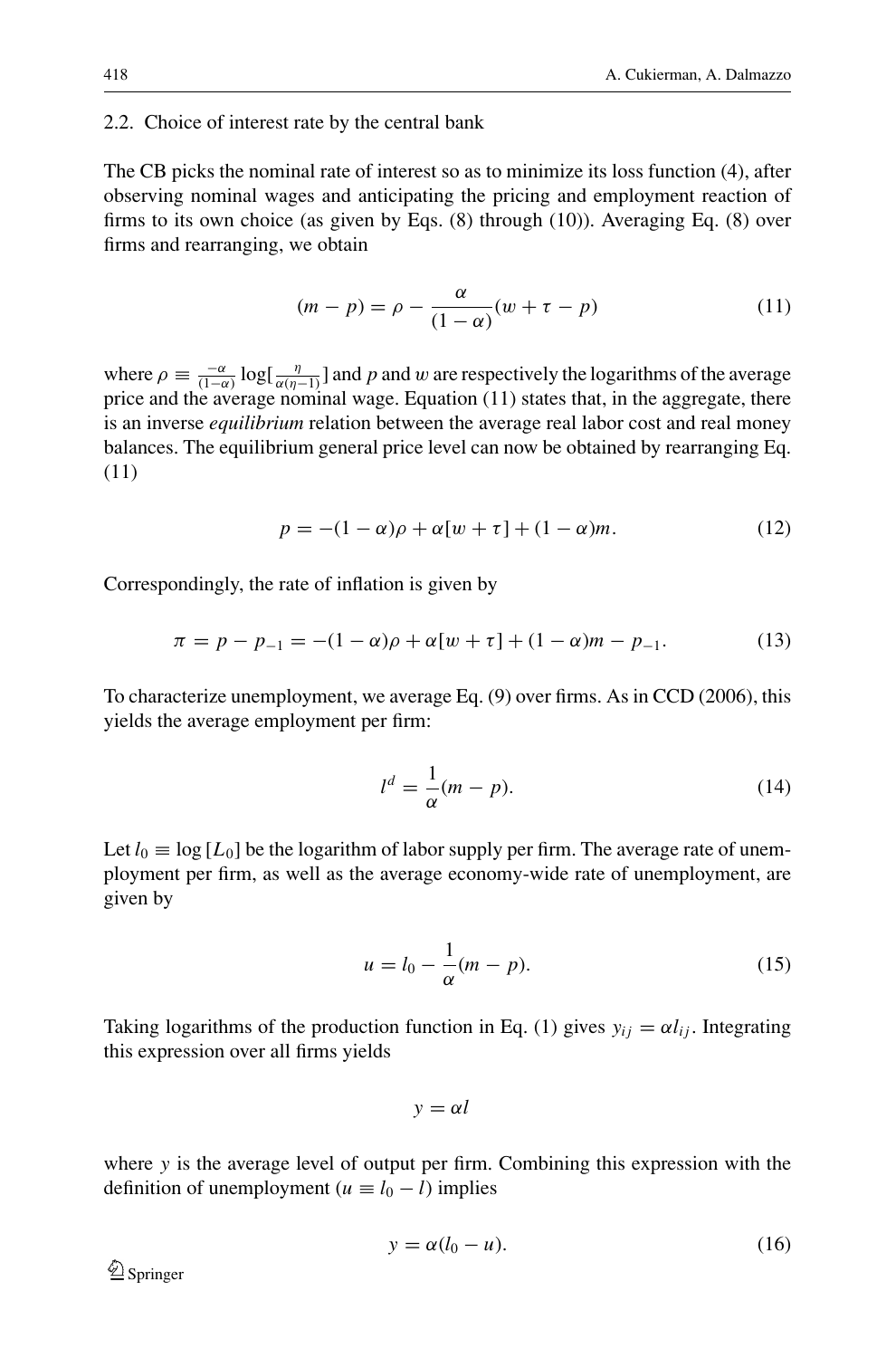Equating  $\frac{M}{P}$  with the demand for money in Eq. (5), taking logarithms and using (16) in the resulting expression, equilibrium in the money market implies

$$
m - p = k + \delta \alpha (l_0 - u) - \beta i \tag{17}
$$

where  $k$  is the logarithm of  $K$ . Combining Eqs. (15) and (17), the rate of unemployment can be expressed as

$$
u = l_0 + \frac{1}{\alpha(1-\delta)} (\beta i - k). \tag{18}
$$

This equation provides an expression for the rate of unemployment in terms of the nominal rate of interest set by the CB. To obtain an analogous expression for the rate of inflation rewrite Eq. (5) in logarithmic form

$$
m - p = k + \delta y - \beta i. \tag{19}
$$

Substituting (18) into (16) yields  $y = \frac{k-\beta i}{1-\delta}$ . Substituting this expression into (19), solving for *m*, substituting the resulting expression into (13) and rearranging yields

$$
\pi = p - p_{-1} = \frac{1 - \alpha}{\alpha} \left( -\rho + \frac{k}{1 - \delta} \right) + (w + \tau) - \frac{\beta(1 - \alpha)}{\alpha(1 - \delta)} i - p_{-1}.
$$
 (20)

Taking the average nominal labor cost  $(w + \tau)$  as given, the CB chooses the nominal interest rate, *i*, so as to minimize its loss function. Substituting the expressions for inflation and unemployment (equations (20) and (18)) into Eq. (4) and minimizing with respect to  $i$ , we obtain a reaction function for the CB in which the interest rate is a linear function of the average gross nominal labor cost:

$$
i = \mu + \frac{\alpha(1 - \alpha)(1 - \delta)I}{\beta(1 + (1 - \alpha)^2 I)} [w + \tau].
$$
 (21)

where  $\mu \equiv \frac{1}{\beta} [k - \frac{\alpha (1-\delta)[l_0 + (1-\alpha)I(\frac{(1-\alpha)}{2}\rho + p_{-1})]}{1+(1-\alpha)^2}].$  The coefficient of the gross wage is positive and increasing in the degree of CB conservativeness (or independence), *I*, implying that (almost) all types of central banks react to an aggregate nominal wage increase, or to an increase in the tax wedge, by raising the nominal rate of interest. But more conservative central banks, that are relatively more concerned about inflation, raise the nominal interest rate by more. In the extreme case in which the CB is ultra liberal  $(I = 0)$  it does not react at all to a change in the gross wage. When it is ultra conservative ( $I = \infty$ ) the reaction coefficient becomes  $\frac{\alpha(1-\delta)}{\beta(1-\alpha)}$ .

Even in the absence of a change in  $i$ , an increase in the gross wage – by raising prices and reducing real balances – reduces economic activity. This reduces the demand for money and, with it, the nominal rate of interest. In the extreme case in which the bank is ultra liberal it cares only about the reduction in economic activity and wishes to maintain it at its original level. This is achieved by leaving the interest rate at its original  $\mathcal{Q}_{\text{Springer}}$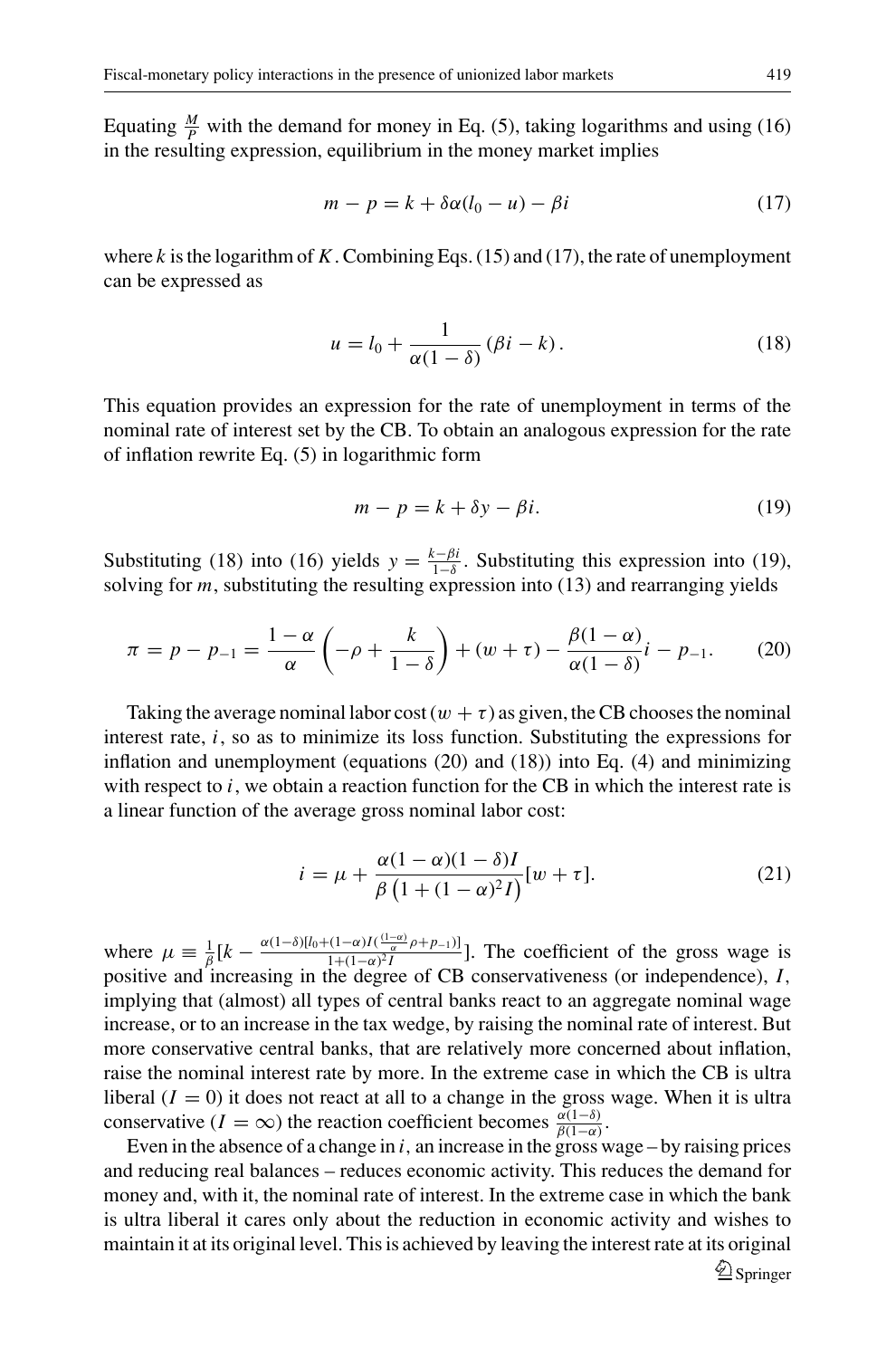level (see Eq. (18)).<sup>12</sup> Since all other bank types (with  $I > 0$ ) are also concerned to some extent about the inflationary impact of an increase in the wage rate, they raise the interest rate. Note that in the other extreme case of an ultra conservative CB, the response coefficient is usually bounded since it is usually not necessary to raise the interest rate unboundedly to offset the inflationary consequences of a nominal wage increase.

## 2.3. Choice of wages by unions

Each union takes nominal wages set by other unions as given and chooses its own nominal wage so as to maximize its objective, given by Eq. (6). In doing that, each union takes into consideration the consequences of its wage policy for the prices that will be subsequently set by firms, as well as the response of the CB in Eq.  $(21)$ .

Let w*<sup>i</sup>* and w<sup>−</sup>*<sup>i</sup>* be respectively the nominal wage of union *i* and the average nominal wage of all other unions. Taking w<sup>−</sup>*<sup>i</sup>* as given, union *i* sets a common wage w*<sup>i</sup>* for all its members, which are all the workers attached to firms in the interval  $\left[\frac{i}{n}, \frac{i+1}{n}\right]$ . The average rate of unemployment per firm is given by the difference between the number of workers attached to each firm and the average labor demand for a firm represented by union *i*:

$$
u_i = l_0 - l_{ij}^d. \tag{22}
$$

From Eq. (9), labor demand  $l_{ij}^d$  of firm *j* in the interval  $[\frac{i}{n}, \frac{i+1}{n}]$  is a function of aggregate real money balances and of its relative price. Since all firms in the interval  $\left[\frac{i}{n}, \frac{i+1}{n}\right]$ face a common nominal wage  $w_i$ , Eq. (8) implies that  $p_{ij} = p_i$  for all  $j \in [\frac{i}{n}, \frac{i+1}{n}]$ . Thus, Eq. (22) can be rewritten as:

$$
u_i = l_0 + \frac{1}{\alpha} [\eta (p_i - p) - (m - p)].
$$
 (23)

Maximizing the objective function  $(6)$  with respect to the nominal wage  $w_i$  yields the following first order condition

$$
(1 - u_i) \left[ 1 - \frac{dp}{dw_i} \right] + \frac{du_i}{dw_i} [-w_i + p + b] = 0, \quad i = 1, ..., n
$$
 (24)

where  $\frac{dp}{dw_i}$  and  $\frac{du_i}{dw_i}$  represent the total derivatives, including the central bank's policy reaction, due to a change in the nominal wage set by the union. Substituting  $u_i$ , defined by (23), into condition (24), and imposing a symmetric equilibrium in wages ( $w_i = w$ ) which, in turn, implies a symmetric equilibrium in prices ( $p_{ij} = p_i = p$ ), we obtain

<sup>&</sup>lt;sup>12</sup> Note that, in order to maintain the interest rate at its initial level the nominal money supply has to be increased.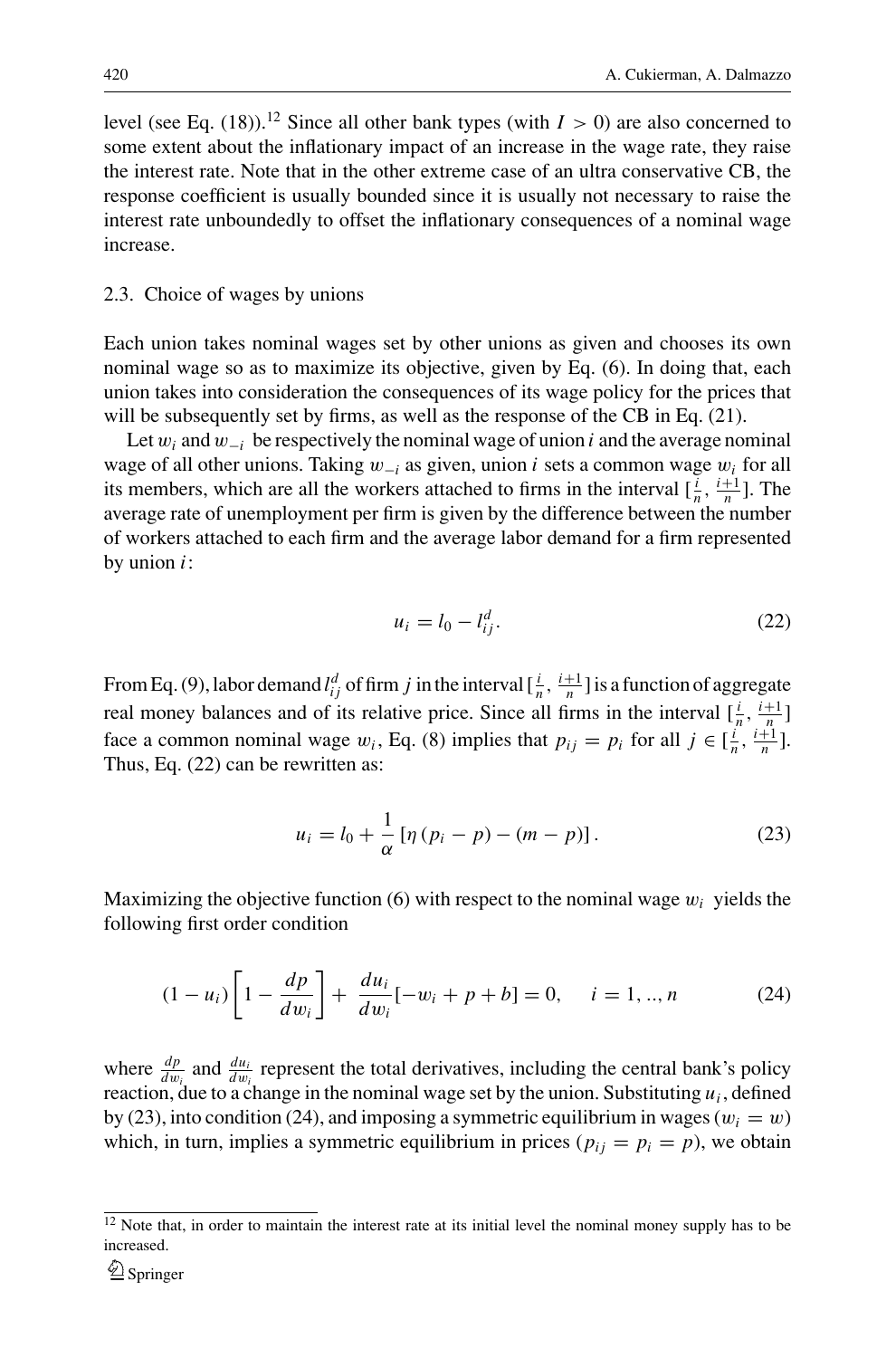the following expression for the equilibrium real net wage<sup>13</sup>:

$$
w - p = \frac{(1 - \alpha)[1 - l_0 + \rho/\alpha] \left(\frac{Z_w}{Z_u}\right)}{(1 - \alpha) + \left(\frac{Z_w}{Z_u}\right)} + \frac{(1 - \alpha) \cdot b - \left(\frac{Z_w}{Z_u}\right) \cdot \tau}{(1 - \alpha) + \left(\frac{Z_w}{Z_u}\right)}
$$
(25)

where

$$
1 - \frac{dp}{dw_i} \equiv Z_w = 1 - \frac{1}{n \left[ 1 + (1 - \alpha)^2 I \right]} > 0 \tag{26}
$$

and

$$
\frac{du_i}{dw_i} \equiv Z_u = \frac{1}{\alpha} \left[ \eta \frac{d(p_i - p)}{dw_i} - \frac{d(m - p)}{dw_i} \right]
$$

$$
= \frac{1}{n} \left[ \frac{\eta(n - 1)}{\alpha + \eta(1 - \alpha)} + \frac{(1 - \alpha)I}{1 + (1 - \alpha)^2 I} \right] > 0. \tag{27}
$$

To obtain the implications of this equilibrium for the gross real wage rate we add the term  $\tau$  to both sides of Eq. (25). This yields the following expression for the logarithm of the equilibrium unit cost of labor:

$$
w_{gr} \equiv w + \tau - p = \frac{(1 - \alpha)[1 - l_0 + \rho/\alpha] \left(\frac{Z_w}{Z_u}\right)}{(1 - \alpha) + \left(\frac{Z_w}{Z_u}\right)} + \frac{(1 - \alpha)}{(1 - \alpha) + \left(\frac{Z_w}{Z_u}\right)} \left[b + \tau\right]
$$
\n(28)

We saw at the outset that the relation between  $\tau$  and the wedge,  $t$ , created by the combination of labor and social security taxes is given by

$$
\tau = -\log(1 - t). \tag{29}
$$

Using Eqs. (28) and (29), the elasticity,  $\sigma_t$ , of the gross real wage with respect to the tax wedge, *t*, is given by

$$
\sigma_t \equiv \frac{(1-\alpha)}{(1-\alpha) + \left(\frac{Z_w}{Z_u}\right)} \left(\frac{t}{1-t}\right). \tag{30}
$$

Since  $\sigma_t$  is positive, it follows that, in the presence of unionized labor markets, at least part of any given increase in the tax wedge is shifted forward to employers. Furthermore, other things the same, the forward shift per unit increase in the wedge is larger, the higher the tax wedge, *t*. The elasticity of the gross real wage with respect

<sup>&</sup>lt;sup>13</sup> The detailed calculations appear in the first part of the appendix.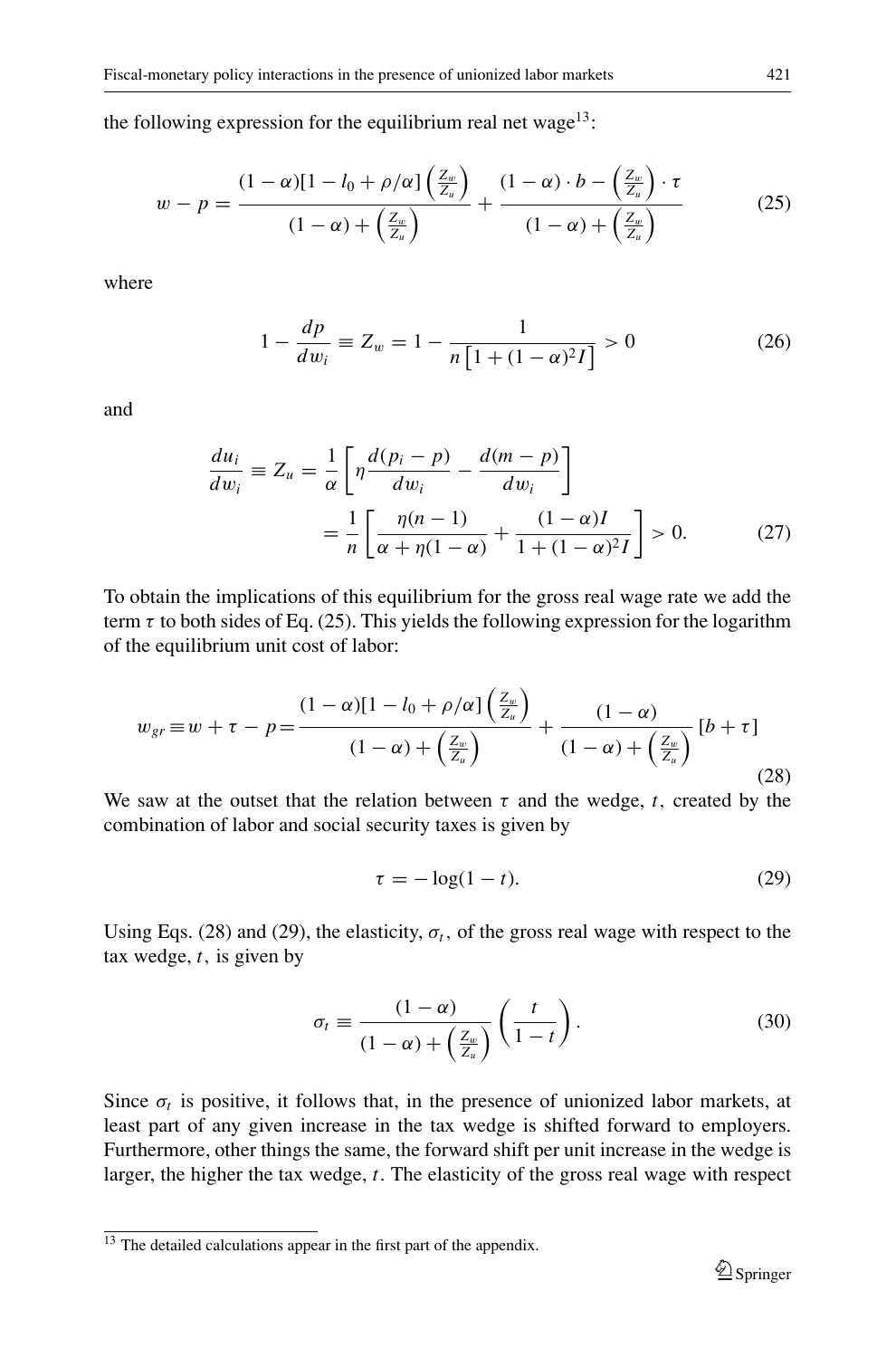to unemployment benefits is given by

$$
\sigma_b \equiv \frac{(1 - \alpha)}{(1 - \alpha) + \left(\frac{Z_w}{Z_u}\right)}\tag{31}
$$

and is also positive.<sup>14</sup>

By contrast, given the inelastic labor supply assumed in the model, if the labor market had been competitive, an increase in the tax wedge would have been entirely borne by workers and would have no effect on the cost of labor. The reason is that, as shown in part 2 of the appendix, the (logarithm of the) gross competitive real wage is

$$
w_{gr}^c = -(1 - \alpha)l_0 + (1 - \alpha)\rho/\alpha \tag{32}
$$

where the superscript "*c*" stands for "competitive". Since the gross real wage does not depend on *t*, Eq. (32) implies that any change in the tax wedge does not affect the unit labor cost and is fully absorbed by workers. Thus, the impact of changes in the wedge on the cost of labor and competitiveness depends on wage setting institutions.<sup>15</sup> Equation (32) also implies that in competitive labor markets the gross real wage does not respond to unemployment benefits.

We show in the third part of the appendix that the equilibrium real wage is always larger than or equal to the competitive level and provide a condition for an internal solution for the real wage in which the level of unemployment is positive. Further, we posit the fulfillment of a "participation constraint" such that the level of unemployment benefits is lower than the net real wage for all possible equilibrium levels. Since the lowest possible level is the competitive one this amounts to assuming that the unemployment benefit is lower than the net competitive real wage rate, or

$$
w_{gr}^c - \tau > b. \tag{33}
$$

# **3. Economic performance and the interactions between fiscal variables, monetary institutions and collective bargaining institutions**

This section investigates the effects of central bank conservativeness and centralization of wage bargaining on the gross real wage and on macroeconomic performance as characterized by unemployment and inflation. The impact of these institutional variables on the gross real wage is summmarized in the following proposition.

**Proposition 1.** *Provided the participation constraint in (33) is satisfied*

- *(i) The gross real wage is decreasing in CB conservativeness, I*.
- *(ii) The gross real wage is decreasing in centralization of wage bargaining.*

<sup>&</sup>lt;sup>14</sup> Note that  $\sigma_t$  is larger than, equal to, or smaller than  $\sigma_b$ , depending on whether the tax wedge is smaller than, equal to, or larger than 0.5.

<sup>&</sup>lt;sup>15</sup> This conclusion is consistent with the argument in Daveri and Tabellini (2000, p.51). See also Calmfors (1993).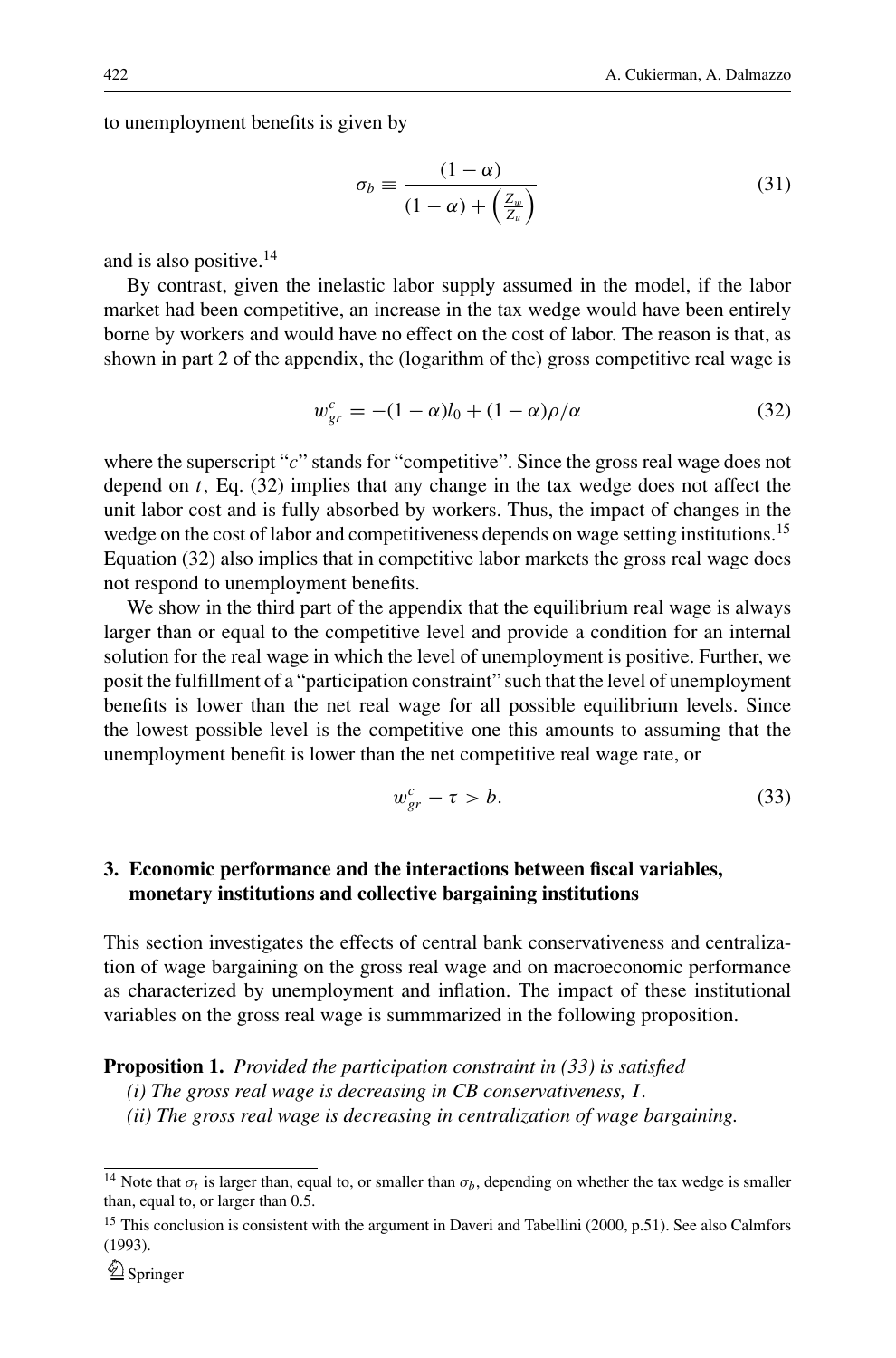The proof is in part 4 of the appendix.

The results in the proposition are a consequence of two opposing effects one of which dominates due to the participation constraint in (33). To understand the intuition underlying part (i) of the proposition note that CB conservativeness, *I*, affects the gross real wage via two channels that operate in opposite directions. On one hand a more conservative CB directly deters labor unions from making excessive wage claims since they anticipate that their wage demands will be accommodated to a lesser extent. As a consequence their nominal wage claims raise unemployment among their members by more. This channel operates through the negative impact that an increase in *I* has on the first term on the right hand side of Eq. (28).

The channel working in the opposite direction is due to the interaction between unemployment benefits and CB conservativeness. When unemployment benefits increase, the typical union responds by increasing its nominal wage demands. The impact of this reaction on the real wage is attenuated by increases in the general level of prices. When the CB is relatively liberal this attenuation is stronger than when the CB is relatively conservative. Hence by moderating the upward price effect, a more conservative CB encourages higher wage claims. This channel operates through the positive impact that an increase in *I* has on the second term on the right hand side of Eq. (28). The importance of this effect is lower, the lower are unemployment benefits. In particular, when the participation constraint is respected, the first mechanism dominates the second, and the overall impact of an increase in CB conservativeness on the gross real wage is negative. For the same reason a high level of conservativeness is beneficial for competitiveness.

The overall impact of centralization of wage bargaining,  $\frac{1}{n}$ , on the gross real wage originates from similar oppositing factors. Again, one force dominates the other when the participation constraint is satisfied. Both of those effects become stronger when centralization goes up, since each union internalizes to a larger extent the response of the CB when centralization is high. As a consequence, the direction of the impact of centralization on the real wage is the same as the direction of the impact of the dominant effect, which under the participation constraint is negative. The reason for this can be understood intutively as follows. Given any arbitrary level of CB conservativeness, *I*, the individual union anticipates that the CB will allow an increase in its nominal wage to partly raise unemployment and partly raise the price level. The first effect moderates the union's wage demand while the second encourages it. Since the second effect is weaker the lower the unemployment benefits, the first effect dominates when the participation constraint is satisfied. Thus, on balance, the expected response of the CB moderates unions wage demands. This moderating effect is stronger at higher levels of centralization since each union internalizes the CB response to a larger extent.

Proposition 1 carries immediate implications for unemployment and inflation. Equation (42) in the appendix implies that unemployment is higher the higher the gross real wage. Furthermore, it is shown in part 5 of the appendix that the CB loss function in conjunction with Eqs. (18) and (20) imply that the relationship between the equilibrium rate of inflation and the equilibrium rate of unemployment is given by:

$$
\pi = p - p_{-1} = \frac{u}{(1 - \alpha)I}.
$$
\n(34)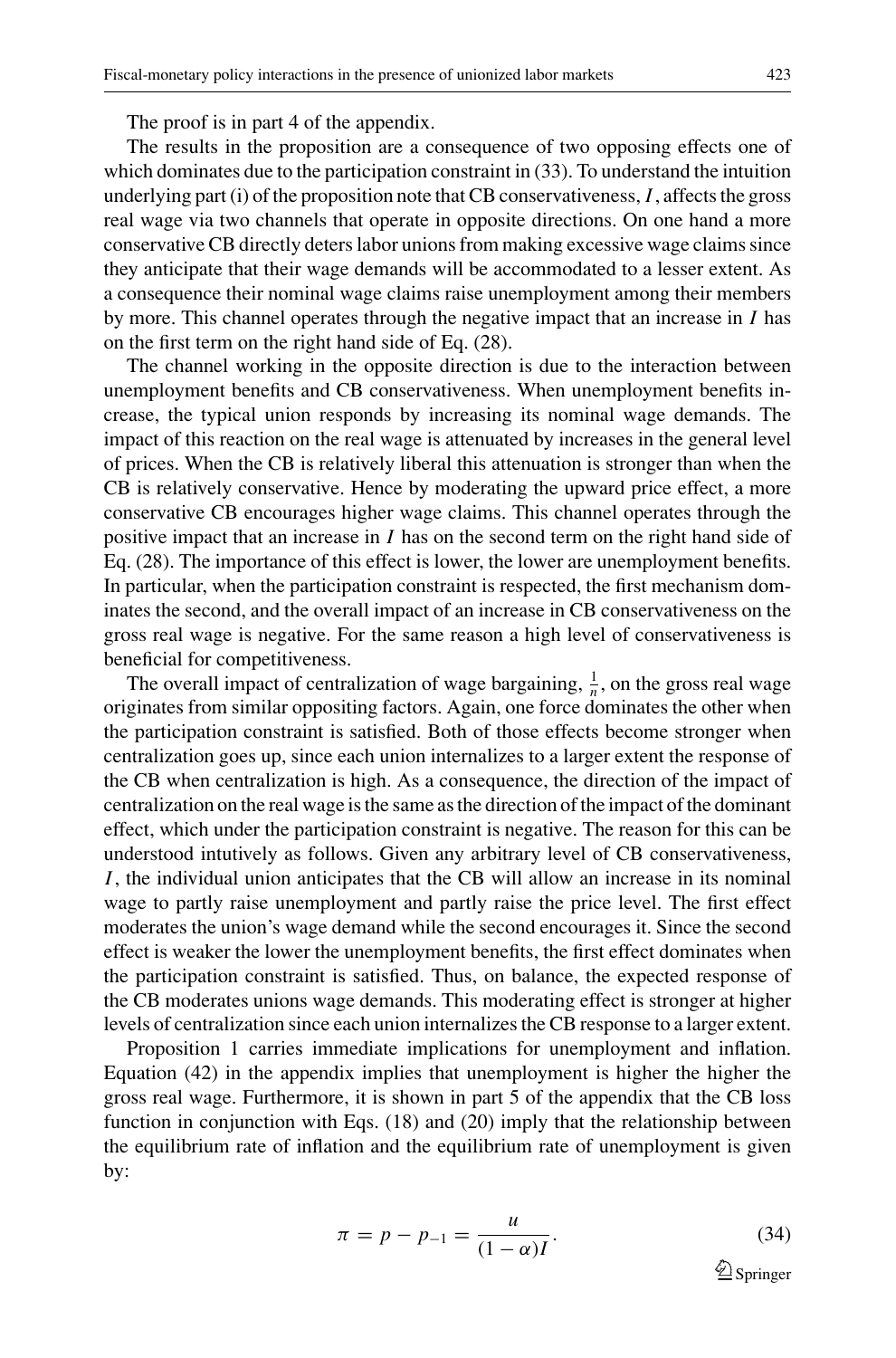It follows that the rate of inflation is also higher when the gross real wage is higher. Essentially, a higher real wage, by raising equilibrium unemployment, induces the CB to conduct a more expansionary policy. Since this is understood by unions this just leads to a larger inflation bias without any effect on unemployment.<sup>16</sup> These observations in conjunction with proposition 1 lead to the following immediate corollary of proposition 1.

**Proposition 2.** *Provided the participation constraint is satisfied, unemployment and inflation are decreasing in CB conservativeness, I*, *and in centralization of wage*  $bargaining, \frac{1}{n}$ .

3.1. Interactions among labor taxes, unemployment benefits, conservativeness and centralization

We saw in the previous section that at least part of any increase in the tax wedge between the wage paid by employers and the net wage obtained by workers is shifted forward onto the gross real wage. In technical terms, the elasticity,  $\sigma_t$  in Eq. (30) is positive. Similarly, as implied by the positive sign of the elasticity,  $\sigma_b$ , in Eq. (31), any increase in the unemployment benefit raises the gross real wage. Consequently, increases in either the tax wedge or in the unemployment benefit reduce competitiveness. This subsection focuses on the impact of monetary and of labor market institutions on the extent of forward shifting of labor taxes and of unemployment benefits to the gross real wage. This is done by examining the impact of those institutions on the elasticities  $\sigma_t$  and  $\sigma_b$ . It is easily seen, by direct inspection of Eqs. (30) and (31) that both of those elasticities are decreasing in the ratio  $\frac{Z_w}{Z_u}$ . It is shown in Eqs. (52) and (53) in the appendix that this ratio is decreasing in both conservativeness and centralization. This leads to the following proposition.

**Proposition 3.** *The elasticities*  $\sigma_t$  *and*  $\sigma_b$  *are larger when centralization of wage* bargaining,  $\frac{1}{n}$ , is larger and when CB conservativeness, I, is higher.

The proposition implies that the forward shifting of taxation and unemployment benefits to gross wages is more important the higher centralization, and the higher CB conservativeness. As a consequence, increases in the tax wedge have a stronger impact on the gross real wage and on unemployment, the higher centralization and the higher CB conservativeness.

The first implication is consistent with the discussion and the empirical results in Alesina and Perotti (1997), as well as with the findings of Daveri and Tabellini (2000). Daveri and Tabellini find that differences in the behavior of labor taxes have been responsible for differences in the evolution of unemployment across the OECD countries. In all countries considered, increases in labor taxes led to increases in unemployment, but this effect was stronger in continental Europe where collective bargaining is more centralized than in Anglo-Saxon labor markets. In the latter group

<sup>&</sup>lt;sup>16</sup> This is basically a manifestation of the Kydland-Prescott (1977), Barro-Gordon (1983) inflation bias within an imperfectely competitive framework in the presence of explicit labor taxes.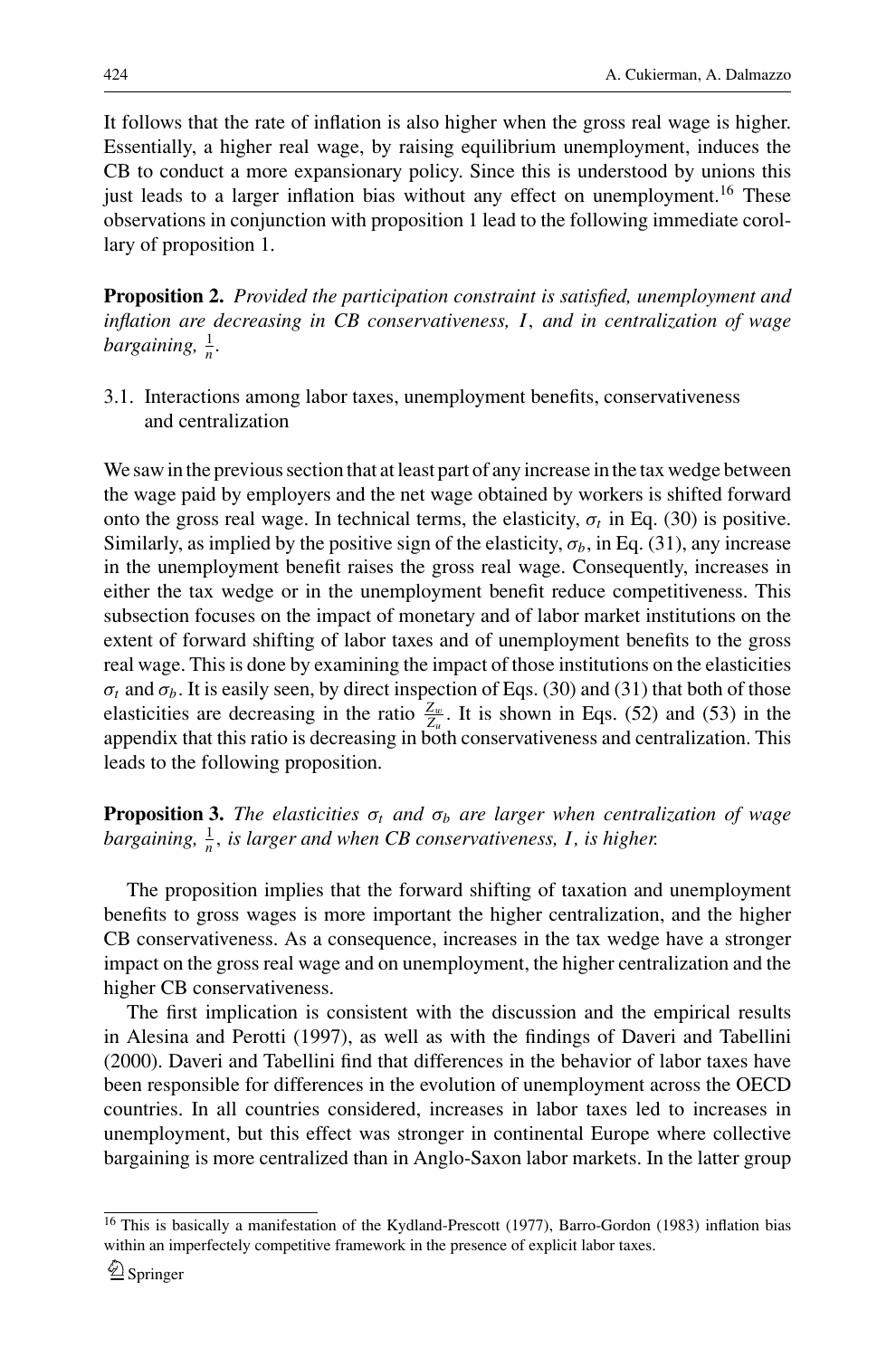of countries firms were more able to contain the shifting of labor taxes onto gross wages.

The second implication is novel to this paper. As we saw earlier it is due to the fact that, by responding in a less inflationary manner, a more conservative CB allows unions to retain a higher portion of any given nominal wage increase in the form of a higher real wage. More precisely, when the tax wedge and/or unemployment benefits are raised, unions respond by raising nominal wages. This response is more aggressive when the CB is more conservative. Indeed, such a CB will inflate away a smaller part of the nominal wage increase, inducing unions to respond to rises in the tax wedge and unemployment benefits more aggressively.

This finding may partly explain the fall in German competitiveness after the reunification with East Germany. Unification led to a substantial increase in redistribution and in tax burdens. Due to the traditional anti-inflationary stance of the Bundesbank, as well as to substantial centralization of wage bargaining, German unions found it easier to shift a larger part of this burden forward to firms – reducing German competitiveness by more. It also implies that the beneficial impacts of proposed tax cuts and of reductions in the size of the welfare state are likely to be stronger when the CB is more conservative and wage bargaining more centralized.

#### **4. Endogenous fiscal policy**

Up to this point we treated the fiscal policy variables, summarized by the vector  $(\tau, b)$ , as given exogenously. In this section we extend the analysis to consider the case in which those variables are chosen by a government that is concerned about general welfare but also gives a positive weight to redistribution. This redistribution may involve, as in Alesina and Perotti (1997), the choice of a general welfare system, or redistribution in favor of special interest groups favored by government as in Grossman and Helpman  $(2001)$ .<sup>17</sup> In particular, we assume that the government's objective function is given by

$$
\Phi \equiv 2\varphi q(\tau) - (1 - \varphi)\Theta, \quad 0 \le \varphi \le 1 \tag{35}
$$

where

$$
\Theta = u^2 + S \cdot \pi^2. \tag{36}
$$

Here  $q(\tau)$  represents the benefits that a politically motivated government derives from redistribution. These benefits are increasing in the tax wedge,  $\tau$ , since a higher tax wedge makes it possible to finance more redistribution. But they increase at a decreasing rate.<sup>18</sup> Formally  $q'(\tau) > 0$  and  $q''(\tau) < 0$ . We also postulate an exogenously given non-negative relation between the tax wedge and the unemployment benefits, written  $b(\tau)$  where  $b'(\tau) \ge 0$ . This allows part of a given increase in the tax wedge to be used for raising unemployment benefits. The component  $\Theta$  is a conventional

<sup>&</sup>lt;sup>17</sup> Beetsma and Bovenberg (2001) postulate a loss function where "fiscal discipline" is costly for goverment, due to reduction in its ability to distribute favors to its constituency.

<sup>&</sup>lt;sup>18</sup> We assume the economy is on the efficient side of the Laffer curve.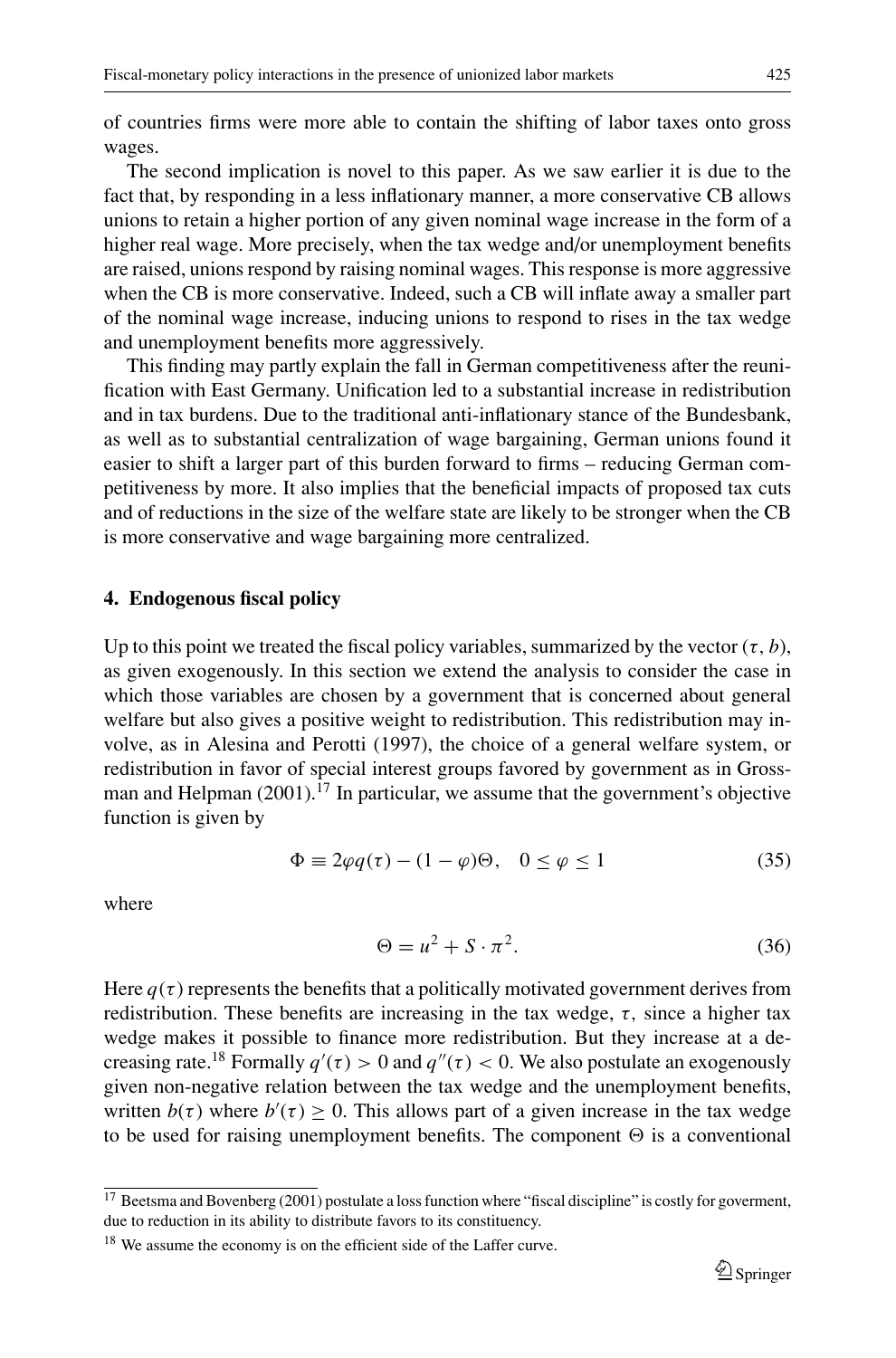macroeconomic measure of social costs due to inflation and unemployment where  $S > 0$  is the degree of society's relative aversion to inflation as in Rogoff (1985) or in Dixit and Lambertini (2001, 2003). The parameters  $\varphi$  and  $(1 - \varphi)$  measure the weights attributed by the government to redistribution and social welfare respectively.

To endogenize fiscal policy we assume that prior to the stage game described in previous sections, at a stage labelled "1", the government chooses the fiscal policy parameters, so as to maximize its objective function. When doing so, the government rationally anticipates the subsequent moves of unions, the CB and firms. Given a choice of the vector  $(\tau, b(\tau))$ , the equilibrium choices of those players are given by the analysis in section 2. Those choices induce the equilibrium rate of inflation given by Eq.  $(34)$  and the equilibrium rate of unemployment<sup>19</sup>

$$
u(b+\tau) = \frac{(1-\alpha)[l_0-\rho/\alpha] + \left(\frac{Z_w}{Z_u}\right)}{(1-\alpha) + \left(\frac{Z_w}{Z_u}\right)} + \frac{1}{(1-\alpha) + \left(\frac{Z_w}{Z_u}\right)}[b+\tau].\tag{37}
$$

Thus both inflation and unemployment depend on the choice of the fiscal policy variables by the government. Using Eq. (34) in (36), social welfare may be rewritten as

$$
\Theta = \left(1 + \frac{S}{(1 - \alpha)^2 I^2}\right) u^2. \tag{38}
$$

Inserting this expression into Eq. (35), recalling that the choice of  $\tau$  also determines  $b(\tau)$ , the government's problem in stage one may be reformulated as maximization of the following expression with respect to  $\tau$ .

$$
\Phi(\tau) \equiv 2\varphi q(\tau) - (1 - \varphi) \left\{ \left( 1 + \frac{S}{(1 - \alpha)^2 I^2} \right) (u(b(\tau) + \tau))^2 \right\}.
$$
 (39)

When the government does not have redistributional concerns ( $\varphi = 0$ ) the best choice of  $\tau$  is zero. This is a direct consequence of the fact that such a government is concerned only with the minimization of the second cost term in Eq. (39). Equation (37) implies that this minimum is achieved at  $\tau = 0$ . More generally, the first order condition for an internal maximum for a government with some redistributional concerns ( $\varphi > 0$ ) is given by

$$
\Phi_{\tau}(\tau) \equiv \varphi q'(\tau) - (1 - \varphi)(1 + b'(\tau)) \left( 1 + \frac{S}{(1 - \alpha)^2 I^2} \right) \frac{u(b(\tau) + \tau)}{1 - \alpha + \frac{Z_w}{Z_u}} = 0 \tag{40}
$$

and the second order condition is given by  $\Phi_{\tau\tau}(\tau) < 0$ .

#### 4.1. Comparative statics

We now turn to the effects of institutions and of the government's redistributional bias on the choice of the tax wedge,  $\tau$ , by government.

**Proposition 4.** *The tax wedge,* τ, *chosen by government is:* 

<sup>&</sup>lt;sup>19</sup> This expression is obtained by substituting Eq. (28) into (42) and by rearranging.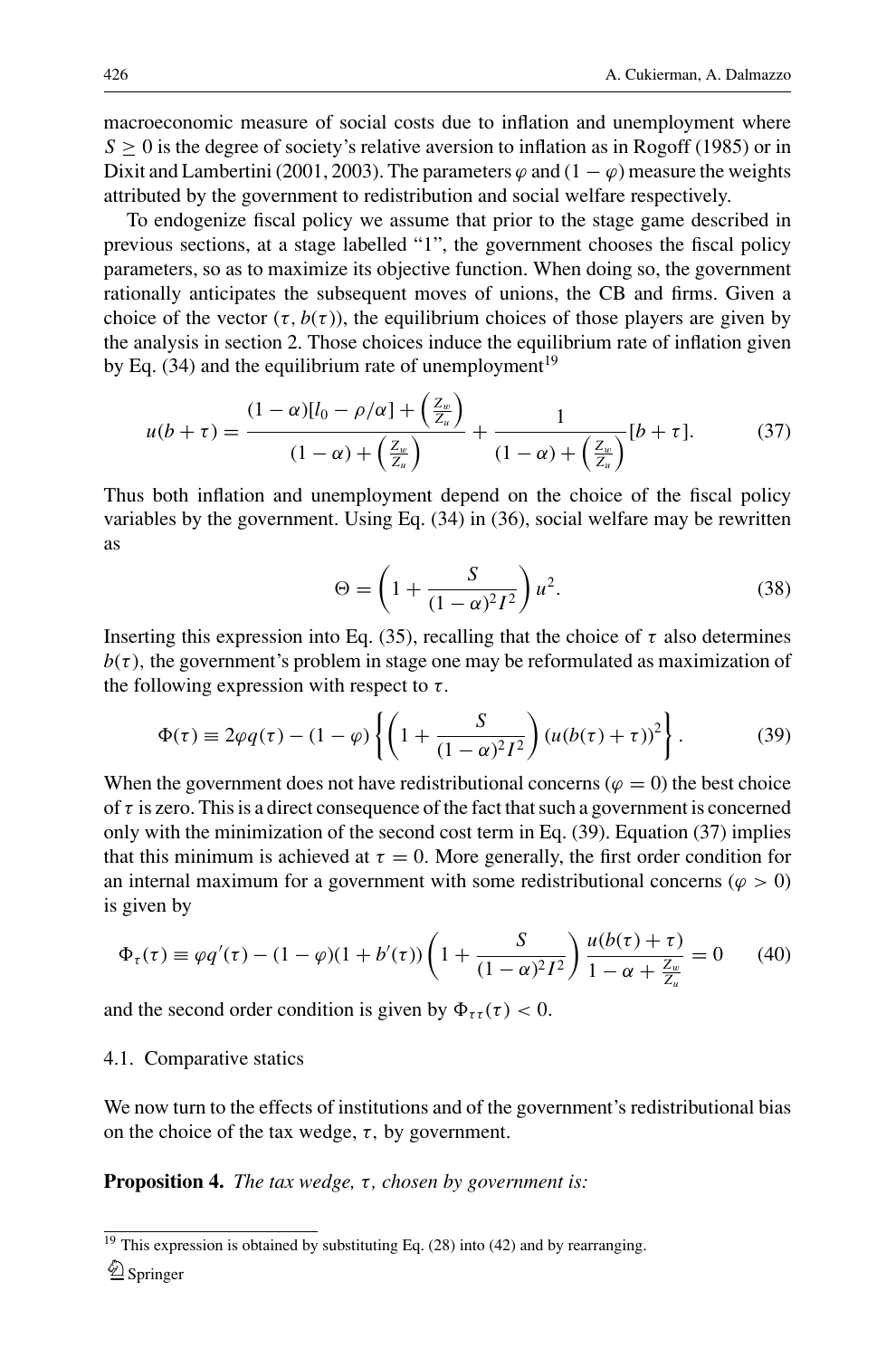- (i) *increasing in government's bias towards redistributive policies,*  $\varphi$ *;*
- (ii) *increasing in the degree of centralization of wage bargaining,*  $\frac{1}{n}$ *, if and only if the rate of unemployment is smaller than fifty percent;*
- (iii) *increasing in the degree of central bank conservativeness, I*, *if the rate of unemployment is smaller than fifty percent.*

The proof is in Part 6 of the appendix.

The intuition underlying part (i) of the proposition is obvious. The government is more prone to redistributive policies, and therefore to maintaining a higher tax wedge when the weight assigned to general social welfare,  $1 - \varphi$ , is lower.

The effects of centralization of wage bargaining and of CB conservativeness on the political choice of the tax wedge are clearcut provided that the unemployment rate is not unrealistically high. For rates of unemployment below fifty percent, parts (ii) and (iii) of the proposition suggest that either a higher degree of centralization of wage bargaining or a higher level of CB conservativeness induce the government to set a higher tax wedge. However, for rates of unemployment above fifty percent the opposite may hold so that, in general, the direction of the effects of those institutional variables on the tax wedge is ambiguous.

Intuitively, the ambiguity arises because a change in centralization triggers two opposite effects on the government's choice. On one hand, by proposition 2, a higher level of centralization reduces unemployment, which reduces the combined social costs of inflation and unemployment, as well as the marginal cost of those two bads (see (38) and (40)). The government partly exploits the consequent reduction in the marginal social cost of inflation and unemployment to increase redistribution by raising the tax wedge.

On the other hand, by proposition 3, the elasticity,  $\sigma_t$ , of the real wage with respect to the tax wedge is higher when centralization is higher. As a consequence, the impact of an increase in the tax wedge on unemployment is stronger when centralization is higher, raising the combined marginal social cost of inflation and of unemployment (the term  $1 - \alpha + \frac{Z_w}{Z_u}$  in Eq. (40) is smaller when centralization is higher). This effect induces the government to lower the tax wedge. A similar ambiguity arises with respect to the effect of CB conservativeness. But in the case of conservativeness there is an additional effect that encourages the government to raise the tax wedge when *I* is higher. It is due to the negative impact that *I* has on the marginal social costs of an increase in the tax wedge through the term  $\frac{S_u}{(1-\alpha)^2 I^3}$  in Eq. (40).

The more general message from those results is the following. When unemployment and the associated social losses are not extremely high, an increase in either centralization or conservativeness encourages the government to raise the tax wedge. This conclusion has implications for the desirability, as well as the incentive to adopt fiscal reforms. Suppose that a country is characterized by moderate unemployment. If such a country joins a monetary union with a more conservative CB, its government will tend to respond by raising labor taxation and redistribution. In such cases, fiscal rules that constrain government's budgets are socially desirable.<sup>20</sup>

 $\overline{20}$  A related discussion of the benefits of fiscal rules appears in Fatas and Mihov (2003).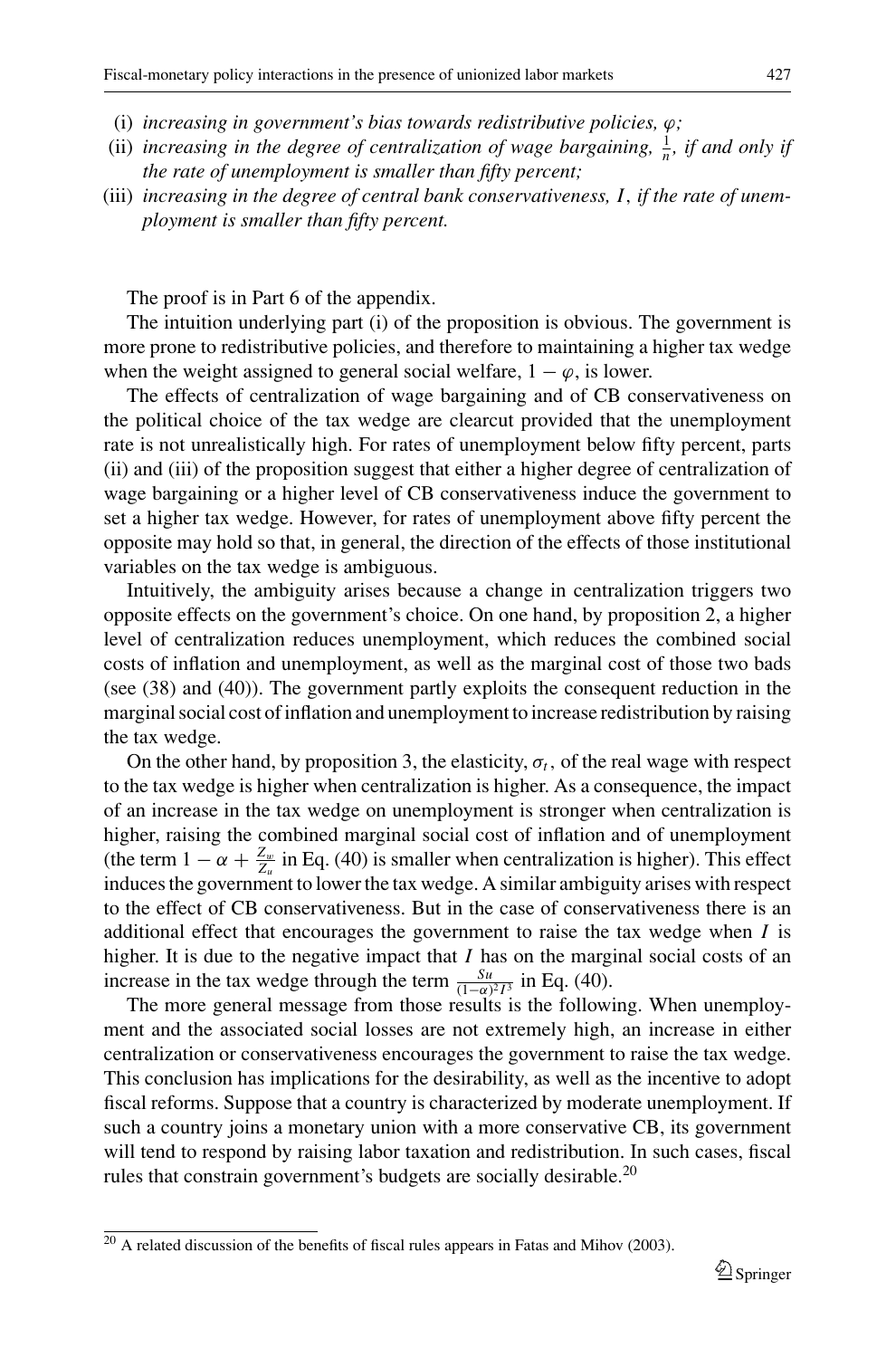The analysis also identifies conditions under which reductions in the degree of centralization of wage bargaining, similar to those that have occured in some European countries during the last two decades, make it more likely that fiscal reforms will be adopted in such countries.<sup>21</sup> In particular, part (ii) of proposition 4 implies that, when unemployment is not too large, lower centralization induces governments to cut labor taxation and redistribution.

## **5. Concluding remarks**

The literature of the last ten years has shown that, in the presence of large wage setters, monetary policymaking institutions affect both real as well as nominal variables. Another recent strand of the literature considers the interaction between fiscal and monetary policy when the labor market is competitive. A third strand focusses on the consequences of fiscal policy for economic performance in the presence of unions. Obviously, the non neutralities of monetary institutions that arise in the presence of large wage setters are quite likely to induce important interactions between fiscal, monetary and labor market institutions. However, since each literature segment focusses on some of those interactions and abstracts from others, the **full** consequences of those multilateral interactions between institutions remain largely unexplored.

This paper makes a first step towards integration of those disparate pieces of analysis. The discussion is particularly relevant for European economies characterized by high degrees of union coverage. The role played by institutions in the creation of European unemployment has recently received increasing attention: see, for example, Blanchard and Giavazzi (2003) and Nickell, Nunziata and Ochel (2005). On this issue a main message of the paper is that, in addition to factors such as labor taxes, replacement ratio and centralization of wage bargaining, the level of CB conservativeness may also be important for the behavior of long term unemployment. In particular, the paper shows that, given the tax wedge and the replacement ratio, a higher level of conservativeness is associated with lower unemployment and lower real wages.

Daveri and Tabellini (2000), and the literature cited above produce evidence showing that labor taxes have important effects on unemployment. Those findings imply that reductions in labor taxes can have beneficial effects on employment. This paper shows that, as a theoretical matter, tax reductions lead to larger reductions in unemployment when the CB is more conservative.

The paper also considers the impact of different degrees of centralization of wage bargaining and of CB conservativeness on the choice of labor taxes by governments that are concerned both with social welfare and with redistribution to particular constituencies. When unemployment is not too large, more centralized systems of wage bargaining and higher levels of central bank conservativeness induce governments to set a higher tax wedge.

<sup>21</sup> Sibert (1999) and Sibert and Sutherland (2000) discuss related aspects of institutional reform in the context of monetary union.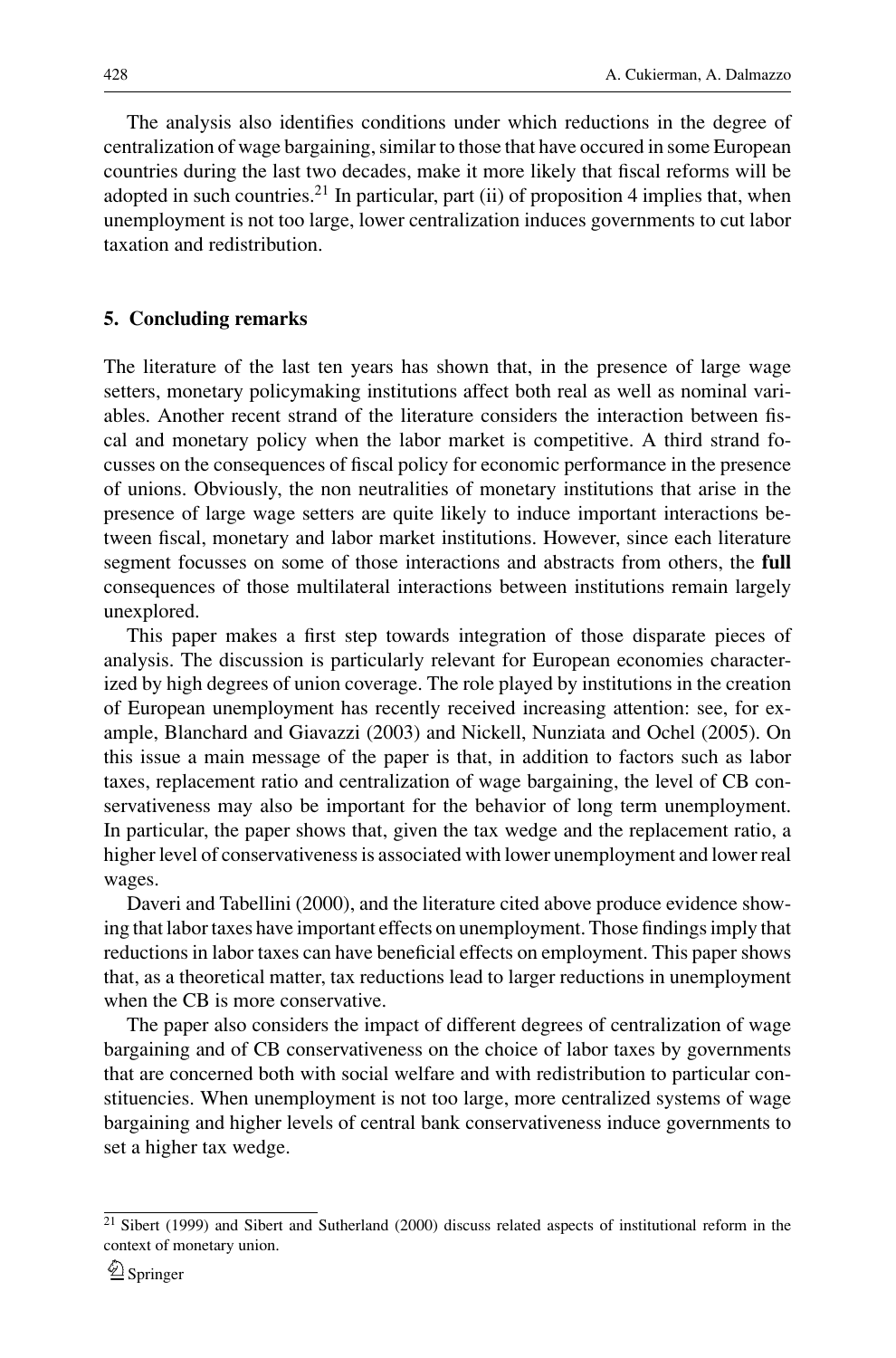#### **6. Appendix**

6.1. Derivation of the expression for the equilibrium real net wage (Eq. (25))

Since, in a symmetric equilibrium all prices are the same,  $p_i - p = 0$  for all *i*. Inserting this condition into Eq. (23)

$$
u_i = l_0 - \frac{1}{\alpha} (m - p) = u.
$$
 (41)

Using Eq. (11) to substitute  $m - p$  out

$$
u_i = u = l_0 - \frac{\rho}{\alpha} + \frac{1}{1 - \alpha}(w + \tau - p).
$$
 (42)

Equation  $(25)$  in the text is obtained by substituting  $(42)$  into  $(24)$  and by rearranging.

It remains to show that the expressions for  $Z_w$  and  $Z_u$  are as specified in Eqs. (26) and (27). To obtain the expression for  $Z_w$  note, from Eq. (20), that

$$
p = \frac{1 - \alpha}{\alpha} \left( -\rho + \frac{k}{1 - \delta} \right) + (w + \tau) - \frac{\beta(1 - \alpha)}{\alpha(1 - \delta)} i.
$$
 (43)

Differentiating this expression totally with respect to w*<sup>i</sup>*

$$
\frac{dp}{dw_i} = \frac{1}{n} \left[ 1 - \frac{\beta(1-\alpha)}{\alpha(1-\delta)} \frac{di}{dw_i} \right].
$$
\n(44)

From the monetary reaction function in Eq. (21) we get

$$
\frac{di}{dw_i} = \frac{1}{n} \frac{\alpha (1 - \alpha)(1 - \delta)I}{\beta (1 + (1 - \alpha)^2 I)}.
$$
(45)

The expression for  $Z_w \equiv 1 - \frac{dp}{dw_i}$  is obtained by inserting (45) into (44), using the definition of  $Z_w$  and rearranging.

To obtain the expression for  $Z_u$ , substitute (18) into (17). This yields

$$
m - p = \frac{k - \beta i}{1 - \delta}.
$$
\n(46)

Noting that all firms whose workforce belongs to union *i* have the same relative price and substituting (46) into Eq. (8)

$$
p_i - p = \theta + \frac{1}{\alpha + \eta(1 - \alpha)} \left[ \alpha(w_i + \tau - p) + \frac{(1 - \alpha)}{1 - \delta} (k - \beta i) \right].
$$
 (47)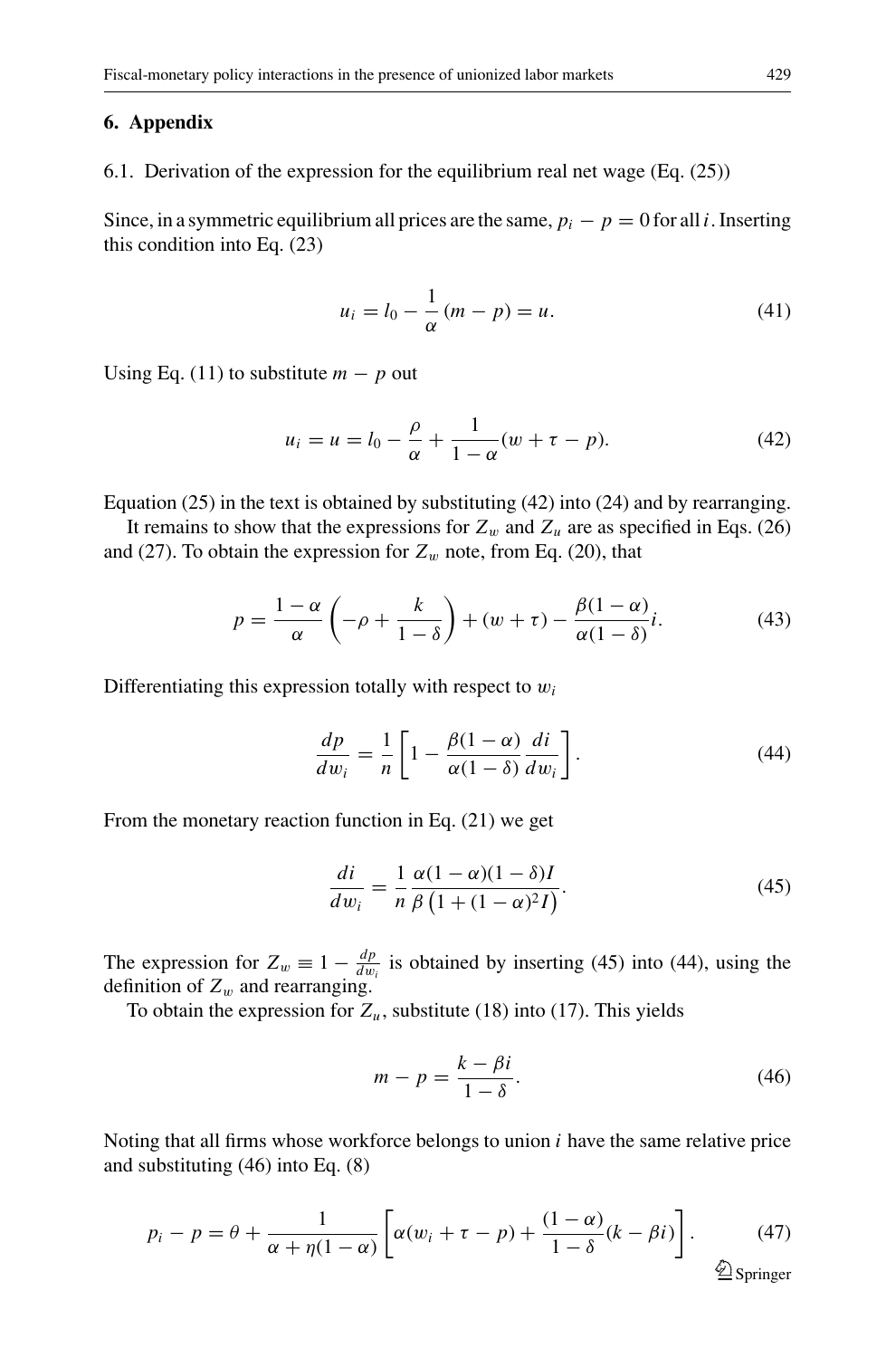Differentiating Eq.  $(23)$  in the text totally with respect to  $w_i$ 

$$
\frac{du_i}{dw_i} = \frac{\eta}{\alpha} \frac{d(p_i - p)}{dw_i} - \frac{1}{\alpha} \frac{d(m - p)}{dw_i}.
$$
 (48)

The expression for  $Z_u$  in Eq. (27) is obtained by using (46) and (47) to calculate  $\frac{d(m-p)}{dw_i}$  and  $\frac{d(p_i-p)}{dw_i}$ , using (45) to take the response of the monetary authority into consideration, and by rearranging.

6.2. Derivation of the competitive gross real wage

The (logarithm of the) competitive gross real wage is calculated by setting  $u_i = 0$  in Eq. (42) and by solving out for  $w_{gr}^c \equiv w^c + \tau - p$ .

6.3. Derivation of a condition for the existence of an internal solution for the union's problem

We start by showing that the real wage set by unions can never be lower than the competitive wage. This is demonstrated by contradiction. Suppose  $w_{gr} < w_{gr}^c$ , then there is excess demand for labor and zero unemployment. Since the union is concerned only with positive unemployment (excess supply of labor) the union objective function (Eq. (6)) specializes to  $\Lambda_i(w_{gr}) = w_{gr} - \tau$  which is increasing in  $w_{gr}$  as long as  $w_{gr} < w_{gr}^c$ . Hence it is optimal for the union to set a real wage such that  $w_{gr} \geq w_{gr}^c$ . To get an internal solution ( $w_{gr} > w_{gr}^c$ ) the left hand side of (24) must be positive at  $w_{gr}^c$ implying that  $\frac{Z_w}{Z_u} + b + \tau - w_{gr}^c > 0$ . This condition will be satisfied provided either the unemployment benefit, or the tax wedge, or both are sufficiently large. Notice that when there are no unemployment benefits ( $B = 0$  and consequently  $b \rightarrow -\infty$ ) and no tax wedge  $(t = \tau = 0)$ ,  $\frac{Z_w}{Z_u} + b + \tau - w_g^c$  tends to  $-\infty$ , implying that the wage rate chosen by unions is equal to the competitive level. However we focus on internal solutions in which the real wage is higher than the competitive level and the rate of unemployment is positive.

#### 6.4. Proof of proposition 1

Differentiating Eq. (28) with respect to  $\frac{Z_w}{Z_u}$  and rearranging

$$
\frac{dw_{gr}}{d\left(\frac{Z_w}{Z_u}\right)} = \frac{(1-\alpha)\left[(1-\alpha)\left\{1-l_0+\frac{\rho}{\alpha}\right\}-(b+\tau)\right]}{\left[(1-\alpha)+\frac{Z_w}{Z_u}\right]^2}
$$

$$
= \frac{(1-\alpha)\left[1-\alpha+(w_{gr}^c-\tau)-b\right]}{\left[(1-\alpha)+\frac{Z_w}{Z_u}\right]^2} > 0 \tag{49}
$$

 $\bigcirc$  Springer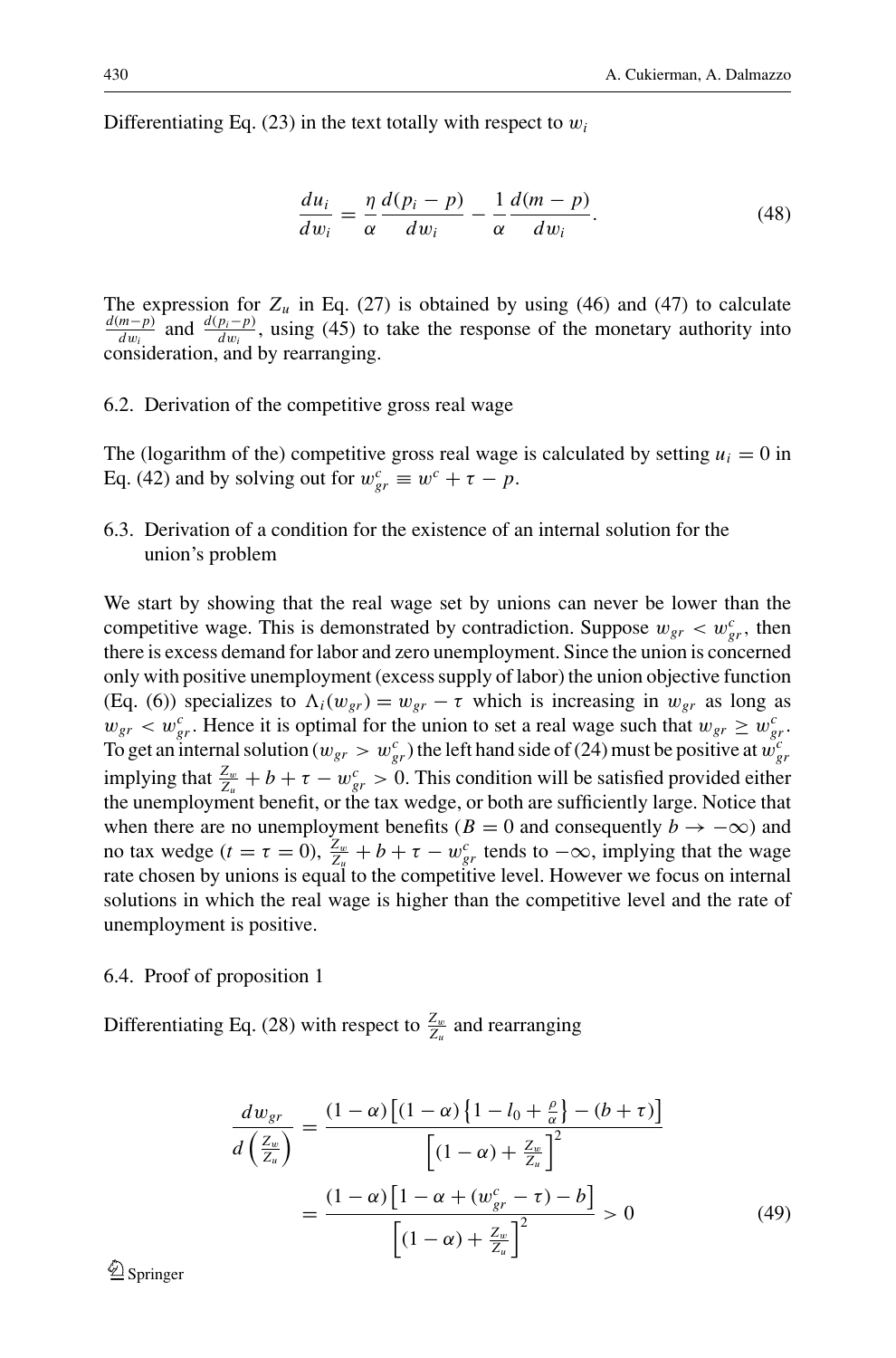The positive sign of this expression is due to the participation constraint in (33) which implies that

$$
(w_{gr}^c - \tau) > b - (1 - \alpha). \tag{50}
$$

Using the definitions of  $Z_w$  and of  $Z_w$  in Eqs. (26) and (27), and rearranging

$$
\frac{Z_w}{Z_u} = \frac{D\left[n\left[1 + (1 - \alpha)^2 I\right] - 1\right]}{(n - 1)\eta + h(1 - \alpha)I}
$$
(51)

where  $h \equiv \alpha + n\eta(1 - \alpha) > 0$ ,  $D \equiv \alpha + \eta(1 - \alpha) > 0$ .

Part (i): Differentiating (51) with respect to *I* and rearranging

$$
\frac{d\left(\frac{Z_w}{Z_u}\right)}{dI} = -\frac{\alpha D(1-\alpha)(n-1)}{\left[(n-1)\eta + h(1-\alpha)I\right]^2}.
$$
\n(52)

Since  $n > 1$  and all the remaining terms in (52) are positive this expression is negative. This implies, in view of (49), that when *I* goes up  $w_{gr}$  goes down.

Part (ii): Differentiating (51) with respect to  $\frac{1}{n}$  and rearranging

$$
\frac{d\left(\frac{Z_w}{Z_u}\right)}{d\left(\frac{1}{n}\right)} = -\frac{\alpha(1-\alpha)DI(1+(1-\alpha)^2I)}{\left[(1-\frac{1}{n})\eta+(1-\alpha)I(\frac{\alpha}{n}+\eta(1-\alpha))\right]^2}
$$
(53)

which is negative. In conjunction with (49) this implies that when  $\frac{1}{n}$  goes up  $w_{gr}$  goes down.

#### 6.5. Derivation of Eq. (34)

Differentiating the CB loss function (Eq. (4)) totally with respect to *i*

$$
u\frac{\partial u}{\partial i} + I\pi \frac{\partial \pi}{\partial i} = 0.
$$
 (54)

From (18)

$$
\frac{\partial u}{\partial i} = \frac{\beta}{\alpha(1-\delta)}.\tag{55}
$$

From (20)

$$
\frac{\partial \pi}{\partial i} = -(1 - \alpha) \frac{\beta}{\alpha (1 - \delta)}.
$$
\n(56)

Equation  $(34)$  in the text is obtained by inserting  $(55)$  and  $(56)$  into  $(54)$  and by rearranging.

 $\mathcal{Q}_{\text{Springer}}$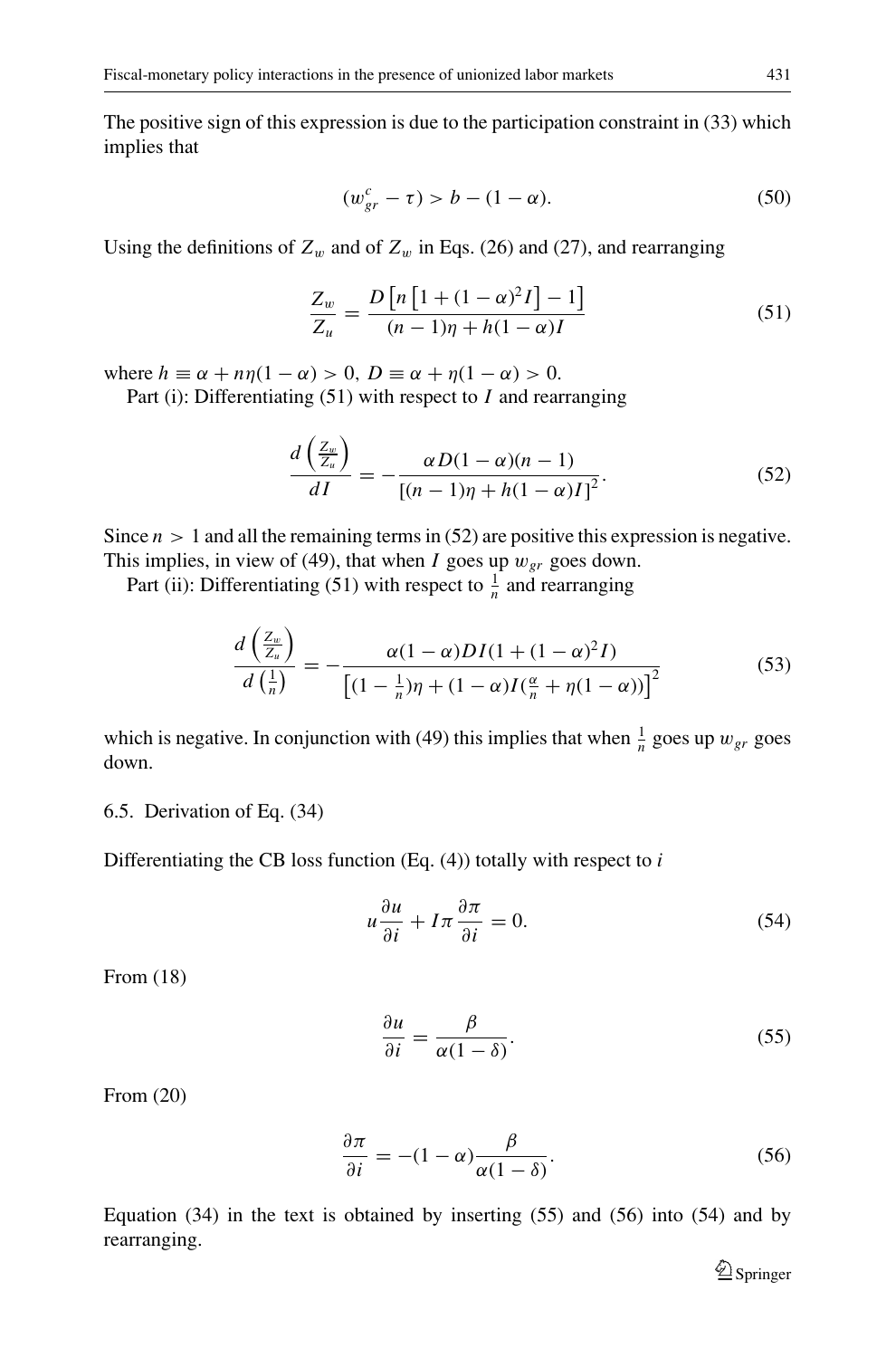#### 6.6. Proof of proposition 4

Applying the implicit function theorem to the first order condition in (40)

$$
\frac{d\tau}{dx} = -\frac{\frac{\partial \Phi_{\tau}}{\partial x}}{\Phi_{\tau\tau}} = \frac{\frac{\partial \Phi_{\tau}}{\partial x}}{|\Phi_{\tau\tau}|}\tag{57}
$$

where the second equality follows from the fact that, by the second order condition for a maximium,  $\Phi_{\tau\tau}$  is negative and *x* is a dummy parameter that assumes the values:  $\varphi$ ,  $\frac{1}{n}$  and *I*. It follows from Eq. (57) that the sign of the total effect of a parameter, *x*, on the tax rate,  $\tau$ , chosen by the government is the same as that of  $\frac{\partial \Phi_{\tau}}{\partial x}$ ,  $x = \varphi, \frac{1}{n}, I$ . Hence, to complete the proof we need to examine the signs of these derivatives.

(i) From the first order condition in (40)

$$
\frac{\partial \Phi_{\tau}}{\partial \varphi} = q'(\tau) + \left(1 + \frac{S}{(1-\alpha)^2 I^2}\right) u(\tau, \frac{Z_w}{Z_u}) \frac{1 + b'(\tau)}{1 - \alpha + \frac{Z_w}{Z_u}}.\tag{58}
$$

Since  $q'(\tau)$ ,  $b'(\tau)$ ,  $(1 - \alpha)$  and  $\frac{Z_w}{Z_u}$  are all positive and  $u(.)$  is non-negative this expression is positive.

(ii) From the first order condition in (40)

$$
\frac{\partial \Phi_{\tau}}{\partial \left(\frac{1}{n}\right)} = -(1 - \varphi) \left(1 + b'(\tau)\right) \left(1 + \frac{S}{(1 - \alpha)^2 I^2}\right)
$$

$$
\times \left[ \frac{d}{d \left(\frac{Z_w}{Z_u}\right)} \left(\frac{u(\tau, \frac{Z_w}{Z_u})}{1 - \alpha + \frac{Z_w}{Z_u}}\right) \right] \cdot \frac{d\left(\frac{Z_w}{Z_u}\right)}{d\left(\frac{1}{n}\right)}.
$$
(59)

Equation (53) implies that  $\frac{d\left(\frac{Z_w}{Z_u}\right)}{d\left(\frac{1}{Z}\right)}$  $\frac{\sqrt{2u}}{d\left(\frac{1}{n}\right)}$  < 0. Thus, the sign of (59) is the same as the sign of the derivative of  $\frac{u(\tau, \frac{Z_w}{Z_u})}{1 - \alpha + \frac{Z_u}{Z_u}}$  $\frac{u(\tau, \overline{z_u})}{1-\alpha+\frac{Z_w}{Z_u}}$  with respect to  $\frac{Z_w}{Z_u}$ , which is given by:

$$
\frac{d}{d\left(\frac{Z_w}{Z_u}\right)}\left(\frac{u(\tau,\frac{Z_w}{Z_u})}{1-\alpha+\frac{Z_w}{Z_u}}\right) = \frac{1}{\left(1-\alpha+\frac{Z_w}{Z_u}\right)^2}
$$
\n
$$
\times \left[\frac{du(\tau,\frac{Z_w}{Z_u})}{d\left(\frac{Z_w}{Z_u}\right)}\left(1-\alpha+\frac{Z_w}{Z_u}\right) - u(\tau,\frac{Z_w}{Z_u})\right].\tag{60}
$$

 $\bigcirc$  Springer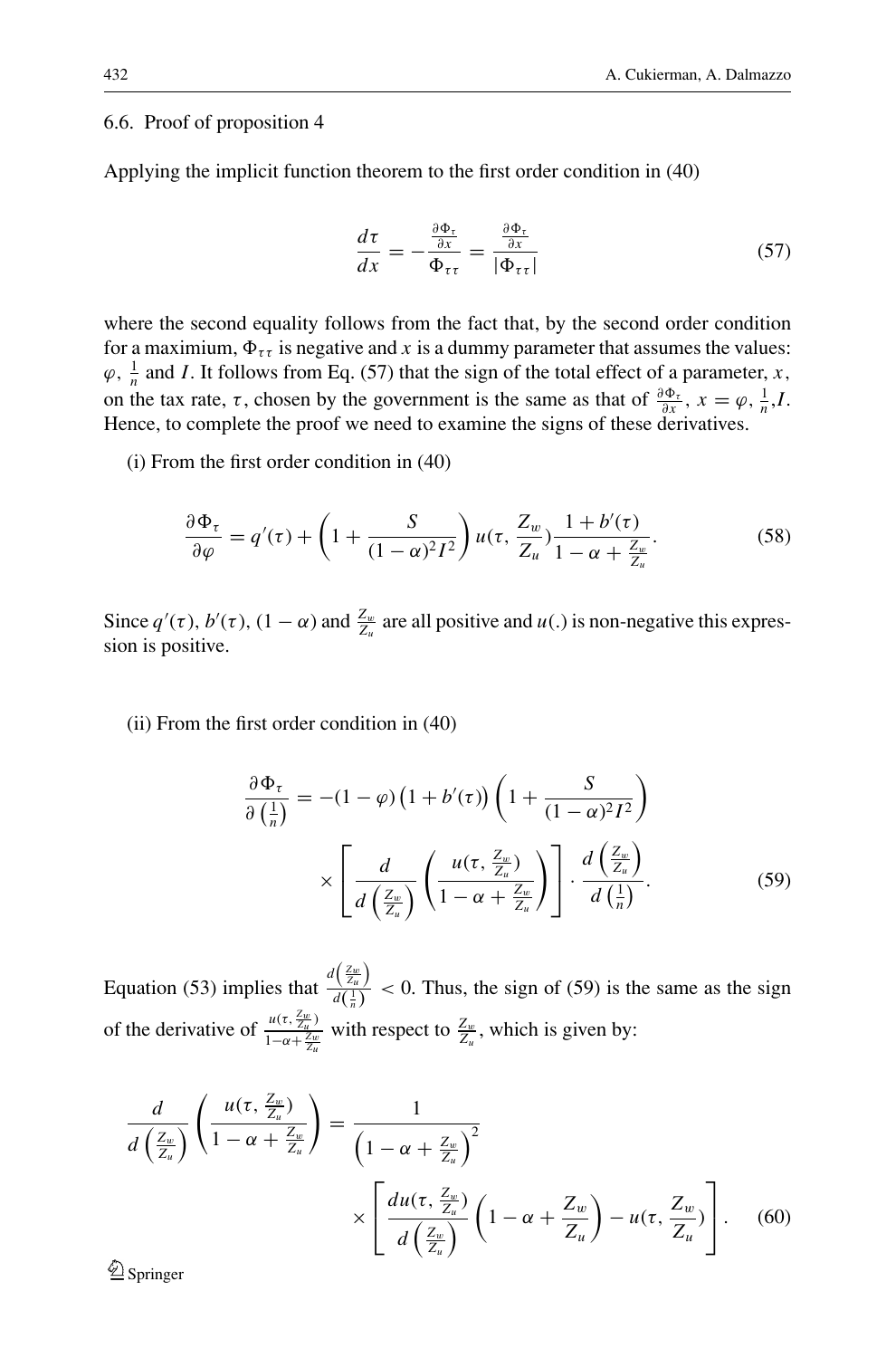Using the definitions of  $Z_w$  and  $Z_u$  in Eqs. (26) and (27) and the expression for unemployment in Eq. (37), expression (60) can be written as

$$
\frac{d}{d\left(\frac{Z_w}{Z_u}\right)}\left(\frac{u(\tau,\frac{Z_w}{Z_u})}{1-\alpha+\frac{Z_w}{Z_u}}\right)=\frac{(1-\alpha)-2(1-\alpha)\left[l_0-\frac{\rho}{\alpha}\right]-2(b+\tau)-\frac{Z_w}{Z_u}}{J^3}\tag{61}
$$

where  $J \equiv 1 - \alpha + \frac{Z_w}{Z_u} > 0$ .

Expression (61) can be reformulated more simply in terms of  $u$ . This is done in several steps. Substituting the expression for the equilibrium gross real wage from (28) into (42), the rate of unemployment, *u*, can be expressed as:

$$
u=(l_0-\rho/\alpha)+\frac{(1-l_0+\rho/\alpha)\frac{Z_w}{Z_u}}{J}+\frac{b+\tau}{J}.
$$

Solving for  $b + \tau$  in terms of *u* 

$$
(b + \tau) = Ju - J(l_0 - \rho/\alpha) - (1 - l_0 + \rho/\alpha) \frac{Z_w}{Z_u}.
$$
 (62)

Substituting (62) into (61) and simplifying:

$$
\frac{d}{d\left(\frac{Z_w}{Z_u}\right)}\left(\frac{u(\tau,\frac{Z_w}{Z_u})}{1-\alpha+\frac{Z_w}{Z_u}}\right) = \frac{(1-2u)}{J^2} \tag{63}
$$

Hence, the sign of (63) is *positive* if and only if  $u < \frac{1}{2}$ . It follows that a necessary and sufficient condition for  $\frac{d\tau}{d(\frac{1}{n})} > 0$  is that the rate of unemployment is less than 50%.

(iii) From the first order condition in (40)

$$
\frac{d\Phi_{\tau}}{dI} = -(1 - \varphi) \left( 1 + b'(\tau) \right) \left\{ \frac{-2Su(.)}{(1 - \alpha)^2 I^3 J} + \left( 1 + \frac{S}{(1 - \alpha)^2 I^2} \right) \right\}
$$

$$
\times \left[ \frac{d}{d \left( \frac{Z_w}{Z_u} \right)} \left( \frac{u(\tau, \frac{Z_w}{Z_u})}{1 - \alpha + \frac{Z_w}{Z_u}} \right) \right] \cdot \frac{d \left( \frac{Z_w}{Z_u} \right)}{dI} \right\}
$$
(64)

where  $\frac{d}{d\left(\frac{Z_w}{Z_u}\right)}$  $\int u(\tau, \frac{Z_w}{Z_u})$  $1-\alpha+\frac{Z_w}{Z_u}$  $\overline{\phantom{0}}$ is given by Eq. (63). Substituting (63) into (64) yields:

$$
\frac{d\Phi_{\tau}}{dI} = \frac{(1-\varphi)\left(1+b'(\tau)\right)}{J} \left\{ \frac{2Su(.)}{(1-\alpha)^2I^3} + \left(1+\frac{S}{(1-\alpha)^2I^2}\right) \times \left(-\frac{d\left(\frac{Z_w}{Z_u}\right)}{dI}\right) \cdot \frac{(1-2u)}{J} \right\}.
$$
\n(65)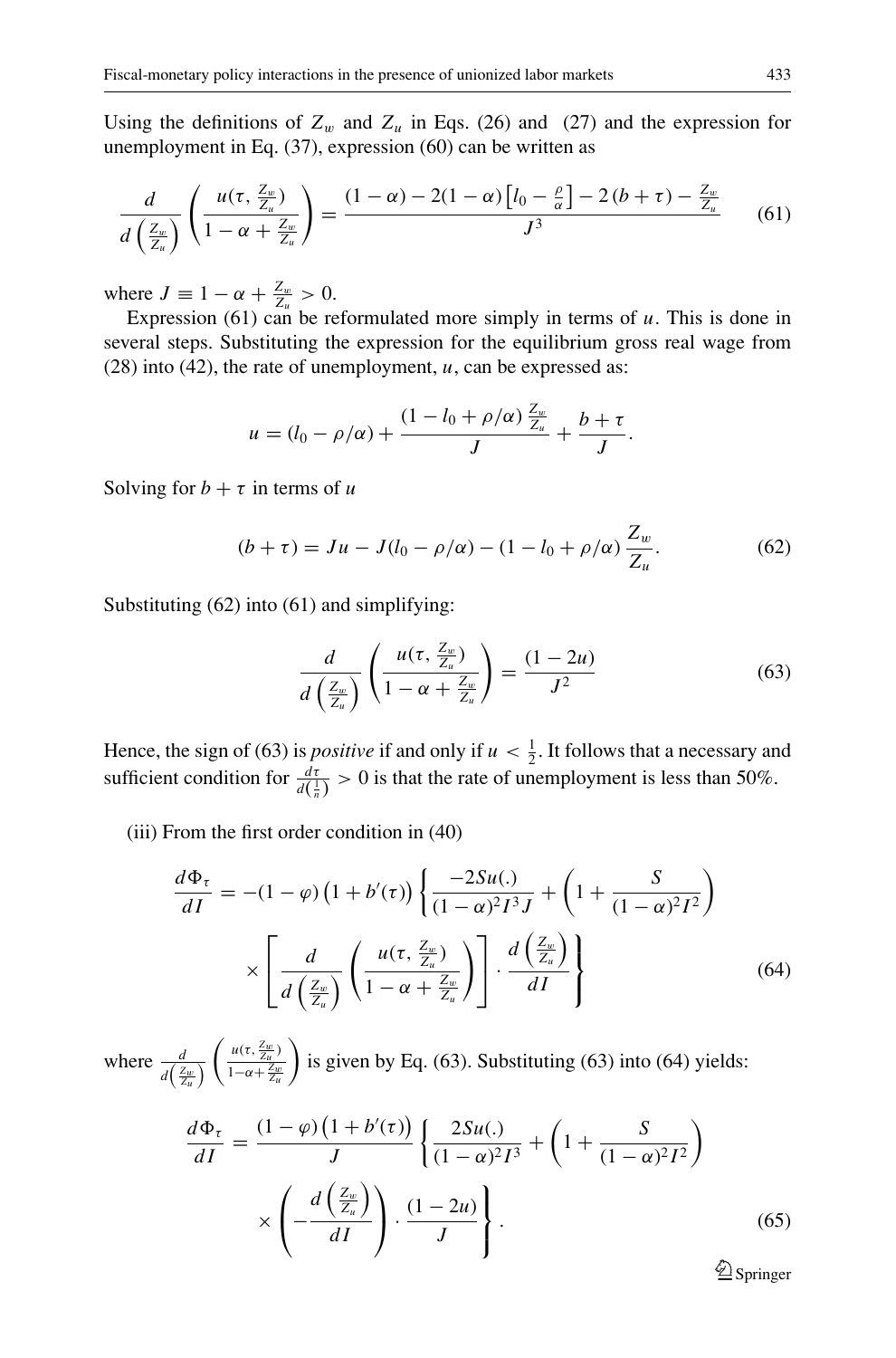Equation (52) implies that  $\frac{-d\left(\frac{Z_w}{Z_u}\right)}{dI}$  $\frac{\sum u_i}{dI} > 0$ . Except possibly for  $(1 - 2u)$ , all terms within the curly brackets on the right hand side of (65) are positive. Hence the entire expression is positive as well if  $u < \frac{1}{2}$ . It follows that, if the rate of unemployment is lower than fifty percent, a larger *I* induces government to set a higher tax wedge.

**Acknowledgments** Partial financial support from the Pinhas Sapir Center for Development at Tel-Aviv University is gratefully acknowledged. We thank John Earle, participants at the 61st Congress of the International Institute of Public Finance, Jeju Island (Korea), and seminar participants at CEU, Budapest, for their comments and suggestions.

#### **References**

- Alesina, A., & Perotti, R. (1997). The welfare state and competitiveness. *American Economic Review, 87*, 921–39.
- Aucremanne, L., & Dhyne, E. (2004). How Frequently Do Prices Change? Evidence Based on the Micro Data Underlying the Belgian CPI. Paper presented at the May 2004 ESSIM, Tarragona, Spain.
- Barro, R. J., & Gordon, R. (1983). A positive theory of monetary policy in a natural rate model. *Journal of Political Economy, 91*, 589–610.
- Baumol, W. (1952). The transaction demand for cash: An inventory theoretic approach. *Quarterly Journal of Economics, 66*, 545–546, November.
- Beetsma, R., & Bovenberg, A. L. (1998). Monetary Union without fiscal coordination may discipline policymakers. *Journal of International Economics, 45*, 239–58.
- Beetsma R., & Bovenberg, A. L. (2001). The optimality of a monetary union without a fiscal union. *Journal of Money, Credit, and Banking, 33*, 179–204.
- Belot, M., & van Ours, J. (2001). Unemployment and labor market institutions. An empirical analysis. *Journal of the Japanese and International Economies, 15*, 403–18.
- Bernanke, B. S., & Gertler, M. (1995). Inside the black box: The credit channel of monetary transmission. *Journal of Economic Perspectives, 9*, 27–48, Fall.
- Blanchard, O., & Fischer, S. (1989), *Lectures on Macroeconomics*, The MIT Press, Cambridge, MA.
- Blanchard, O., & Giavazzi, F. (2003). Macroeconomic effects of regulation and deregulation in goods and labor markets. *Quarterly Journal of Economics, 118*, 879–907, August.
- Calmfors, L. (1993). Centralization of wage bargaining and macroeconomic performance, a survey. *OECD Economic Studies, 21*, 161–89.
- Coricelli, F., Cukierman, A., & Dalmazzo, A. (2004). Economic performance and stabilization policy in a monetary union with imperfect labor and goods' Markets. In H. W. Sinn, M. Widgren and M. Kothenburger (Eds.), *European Monetary Integration*, MIT Press.
- Coricelli, F., Cukierman, A., & Dalmazzo, A. (2006). Monetary institutions, monopolistic competition, unionized labor markets and economic performance. *Scandinavian Journal of Economics, 108*, 39–63, March. Web address: http://www.tau.ac.il/~ alexcuk/pdf/ccd-journal-version.pdf
- Cukierman, A., & Lippi, F. (1999). Central bank independence, centralization of wage bargaining, inflation and unemployment – Theory and some evidence. *European Economic Review, 43*, 395–1434. Web address: http://www.tau.ac.il/˜alexcuk/pdf/Lippi1EER.pdf
- Cukierman, A., & Lippi, F. (2001). Labour markets and monetary union: A strategic analysis. *Economic Journal, 111*, 541–565. Web address: http://www.tau.ac.il/˜alexcuk/pdf/Ecoj648.pdf
- Cukierman, A. (2004). Monetary institutions, monetary union and unionized labor markets some recent developments. In R. Beetsma, C. Favero, A. Missale, V. A. Muscatelli, P. Natale and P. Tirelli (Eds.), *Monetary Policy, Fiscal Policies and Labour Markets: Key Aspects of Macroeconomic Policymaking in EMU* Cambridge University Press. Web address: http://www.tau.ac.il/˜alexcuk/pdf/milansurvey.pdf
- Daveri, F., & Tabellini, G. (2000). Unemployment, growth and taxation in industrial countries. *Economic Policy, 15*, 48–104.
- Dixit, A., & Lambertini, L. (2001). Monetary-fiscal policy interactions and commitment versus discretion in a Monetary Union. *European Economic Review, 45*, 977–87.
- Dixit, A., & Lambertini, L. (2003). Interactions of commitment and discretion in monetary and fiscal policies. *American Economic Review, 93*, 1522–1542, December.

 $\mathcal{Q}_{\text{Springer}}$